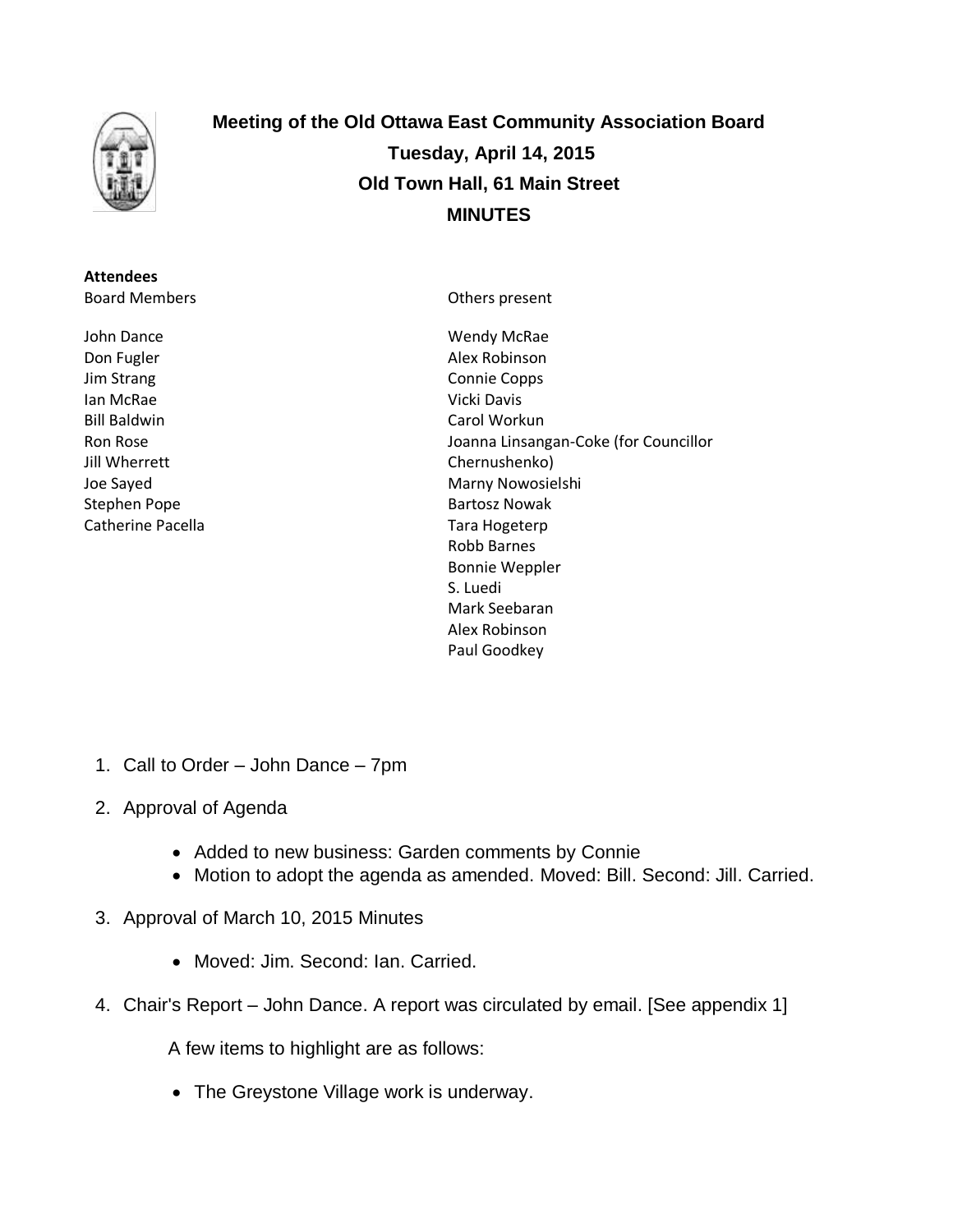- The Colonel By/Clegg intersection work is underway.
- Rideau River flooding preparation Thanks to Pauline Lynch Stewart and Peter Croal the flyers were distributed and the community was well prepared for flooding. However, the Rideau River conditions were such this spring that no flooding is anticipated.
- There is a Lansdowne Community Working Group dealing with the development and use of the Lansdowne facilities. John attended a meeting but Tara Hogeterp, introduced to the Board at the meeting, will be the representative for OOECA.
- John is looking for members for a Search Committee for candidates for OOECA board membership in the fall. We will have several vacant positions. Anybody? Anybody?
- John did a tour of the Deschatelets building led by Josh Kardish, with David C in the group as well. He found it a fascinating building with a wealth of facilities. The cafeteria/dining room could be a new community centre. The chapel architecture is amazing. Going up on the fifth floor and viewing OOE from a height was inspiring. Question from Jim: Have they offered us any particular square footage? John: The gymnasium plus meeting rooms are possibilities. The dining room area is a possibility at about 7,000 sq. feet. The chapel might be too expensive or maybe it is too glorious for such mundane usage. Jim asked when do we show official interest? John suggested within 6 months. CAG is the major player for usage of the facilities. There are some limitations to usage of the facility such as the fairly basic electrical system (60 amps), and other items that would have to be brought up to date.
- 5. Treasurer's Report
	- Don reported that the Association had just over \$19,000 in the account at the beginning of April.
- 6. Councillor's Report Joanna Linsangan-Coke reported at the meeting. Notes were submitted by email. [See appendix 2]
	- Colonel By construction begins this week.
	- Main Street construction Open House is scheduled for May 11. A contractor has been selected. Rough timelines for the construction staging are now available on the City and OOECA websites. David met recently with local businesses and churches on construction
	- Nominations are being accepted for the Order of Ottawa and pamphlets were available at the meeting.
	- Question to Joanna: Has anyone told commuting motorists what is coming? Joanna: City has been releasing PSAs. The ward councillor of Alta Vista is holding an Open House for Alta Vista residents to inform them of the repercussions of Main Street construction on their commuting options. Ron Rose volunteered that there will be signs detouring people away from Main on the south side of McIlraith Bridge.
	- Question from Paul: Is there a chance for an Infill II meeting with David to see Paul and Stephen? Joanna said she would check with David.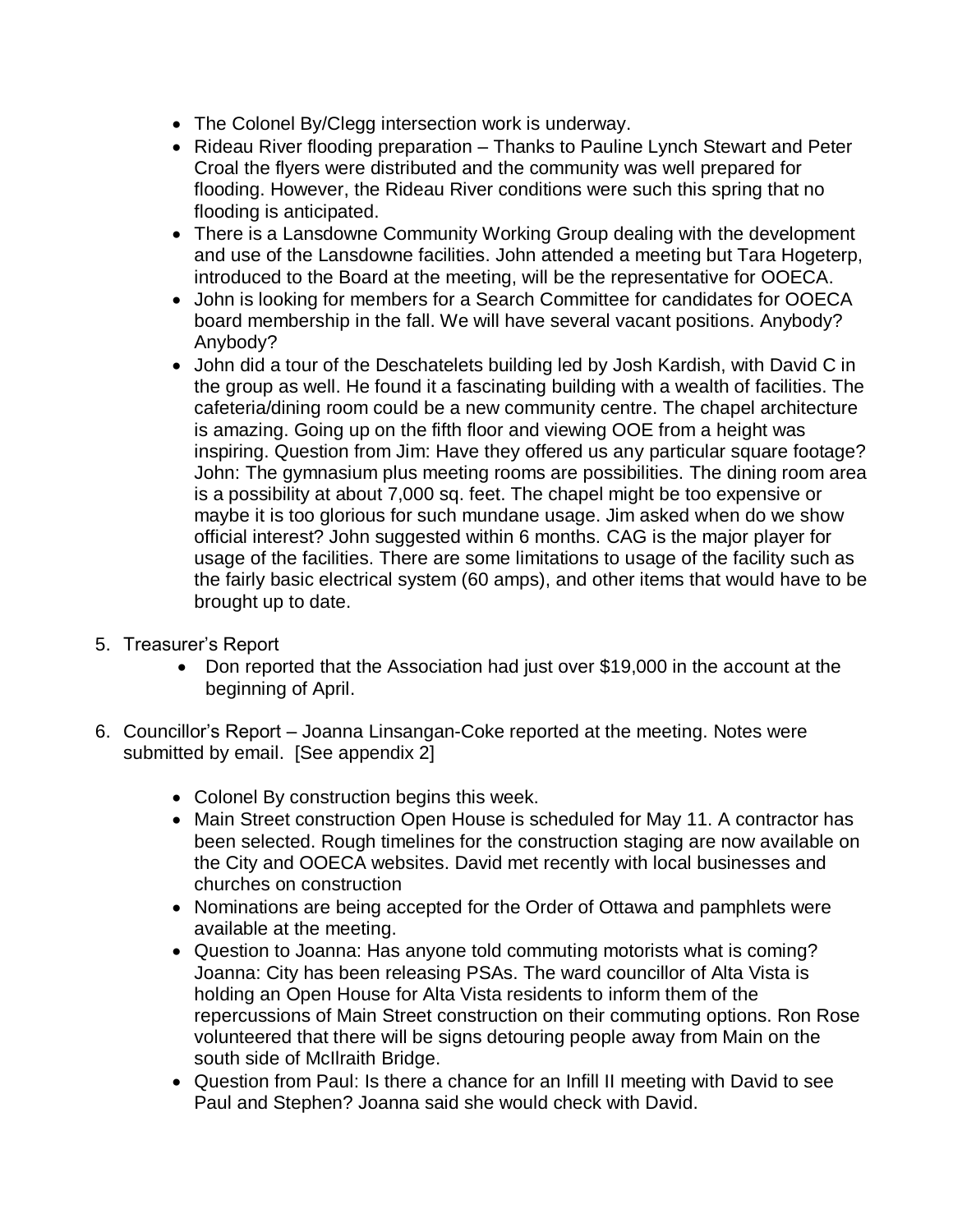• Paul's  $2^{nd}$  query: The zoning review and bylaw did not incorporate councilapproved height limitations on Main and Hawthorne. Paul says it is important to go over these apparent omissions and correct them. Joanna said that they can talk about the implications of these changes with Paul and Stephen.

# 7. Committee Reports

7.1 Planning – Planning committee and infill (report in) A report was distributed by Stephen by email. [see appendix 3]

- Infill 1 will probably be approved by OMB. Infill II is still being worked on as bylaw, and will probably go to OMB. It deals with rear yard setbacks, building heights, rooftop decks, projections, etc. Hawthorne and Main received bylaw notice to bring these streets into the Official Plan as traditional main streets but Stephen and Paul have some problems with the details. Some zoning details are obscure and incomplete. The motion approved at Council restricting heights on these streets has disappeared. So, do we go to OMB? See the report for details. - There is an application at Havelock and Greenfield for an apartment with 23 units. Planning committee members will hold a meeting with the developer.

7.2 SLOE – Report submitted by Ian McRae. [see Appendix 4]

- The Springhurst and Brantwood Park clean-up dates are April 26 and May 16 respectively.

- Low Impact Development (LID) details are in the report. Josh Kardish is planning an early May meeting on LID at Greystones.

- Stephen Pope earlier this evening reviewed the Algonquin Bachelor of Building Science class term project on renewable energy applications which dealt with district energy possibilities for Greystone Village.

- Ian went to a sustainability meeting with reps from City, province, and federal governments.

- Ian moved: That OOECA endorse a letter to City Hall supporting The Community Association Forum on Environmental Sustainability (CAFES) letter to the mayor and all councillors recommending making climate change a priority. Second: Ron. Discussion: Jim says this is "nice to do" but not a "necessary to do". This is not an issue that can be reasonably affected by a community association in a city. Ron: The City has indicated support but needs a push for commitment. Robb: It is important to support the motion. The City can have impact on many decisions. John: He supports the climate change push. Voting: For: 6. Opposed: 1. Carried. [see Appendix 5]

- There were questions about Rideau River Nature Trail: will it be a soft trail or a standard bicycle path hard trail? Ian: The City has approved typical paved bike path. John: There will be both hard and soft paths through the Oblate lands. Question: Is the Woonerf inside the 30 m setback? Ian: the 30 m does not include the roadway itself. Ian is looking for volunteers to discuss the pathway details.

- 7.3 Transportation Ron Rose
	- The Main Street Working Group meeting is scheduled for 29 April.
	- Detour drawings are available on City website. Details are there.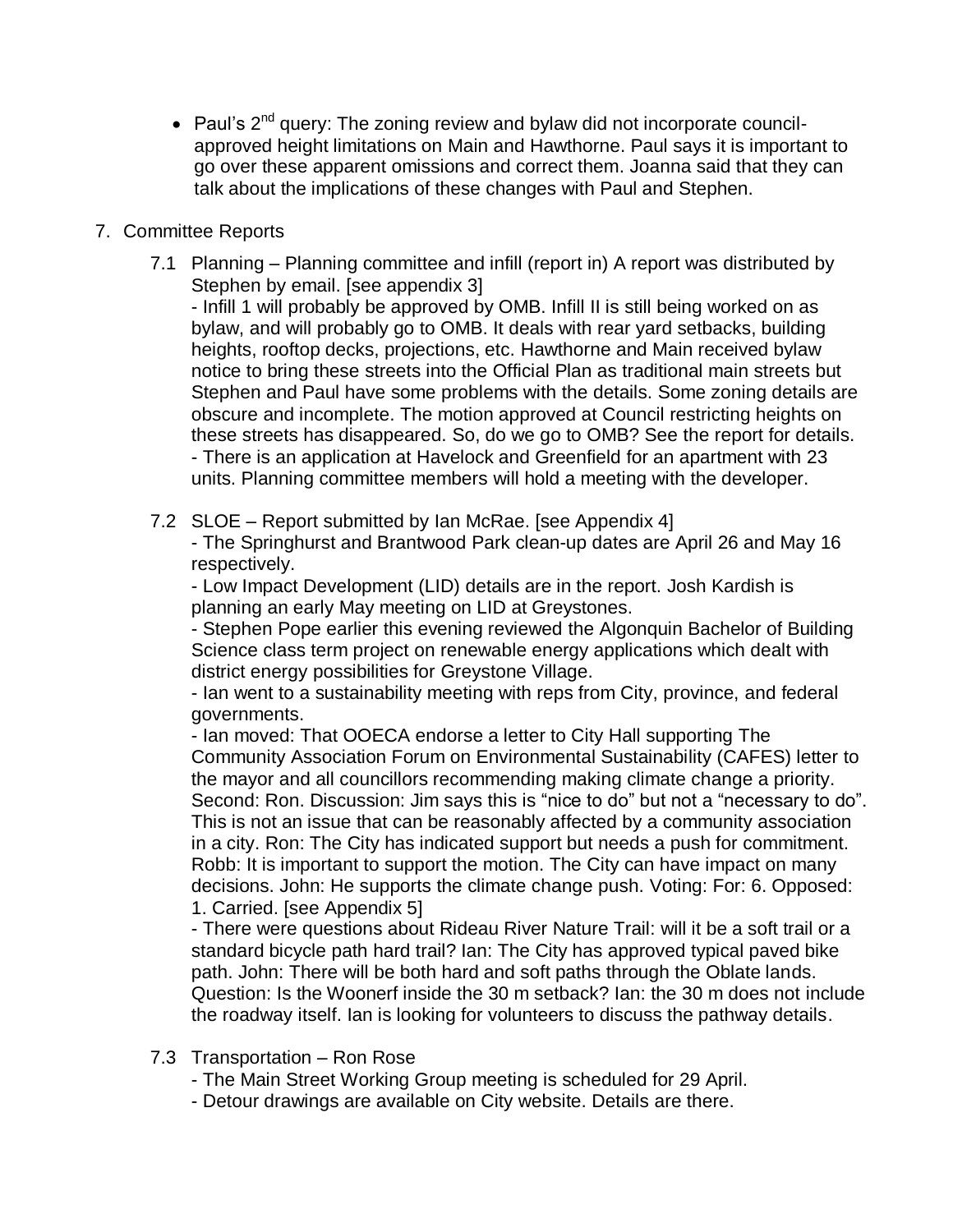- There is a meeting at the Brantwood field house tomorrow night re buses on Marlowe.

- Riverside may be very busy with AVTC construction coincident with Main Street construction: all four lanes are planned to remain open.

- The Bell construction on Main Street is still in progress: it is now at the Old Town Hall and Clegg. It will move next from Clegg south to McIIlraith Bridge. The Bridge reconstruction birdhouses are now up and the under bridge netting installed.

- The LRT earthmoving traffic will be run on Queensway and Isabella, mostly out of the OOE neighbourhood.

- Question: What is OOECA doing re: Marlowe objections? Ron: The OOECA did look at and offer other options to the City. We have discussed ways to mitigate the problems that arise and we have met with some of the Marlowe citizens. The policy of the OOECA is not to shift the traffic problem from one street in the neighbourhood to another where the same problems will be created. John: Said he appreciates residents being active in the discussion. He also mentioned the traffic monitoring done by Don, Liz Fulton, and Gail Young on establishing baseline traffic volumes in the sector bounded by Clegg, Riverdale, and Main. Other comments: There are 7 school buses using Marlowe as well – how will this current bus traffic mesh with OC Transpo plans? Ron suggested coming to working group April 29 if you want to address City officials about these issues.

- 7.4 Federation of Citizens' Associations: A report from Jim Strang was distributed by email. (see Appendix 6) The Alliance to End Homeless in Ottawa is looking for volunteers. Rebecca acknowledged that she is getting involved in survey work with homeless people. A current hot topic at FCA is about corporate and union donations for political candidates. Community mailboxes are also being discussed: the City should make sure that communities are satisfied with box location. (Ron has not been able to get Canada Post to respond on issues)
- 7.5 Communications Catherine Pacella. Flooding information and advice went on website in time for the river breakup. There is a "New" section that links to updates on the Oblate development and Main Street construction details.
- 7.6 Community Safety nothing to report from Jill Wherrett. No news is good news.
- 7.7 Membership Suzanne Johnston no report
- 8. Community Activities Group Carol Workun: The Main Event is to be moved to Brantwood during construction on Main. We will miss Farmers' Market, and we should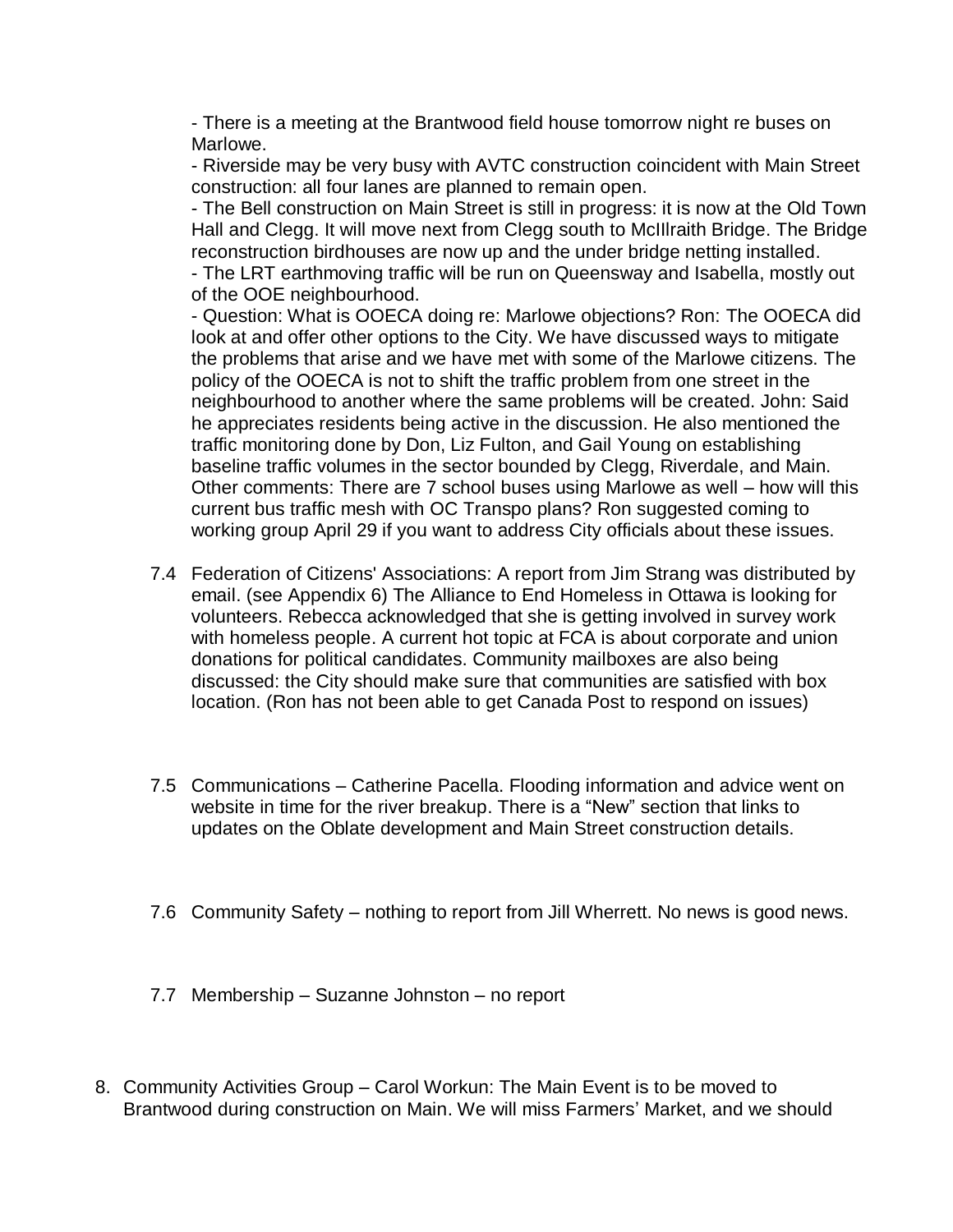make an effort to visit them at the Museum of Nature. There may be some market-type items for sale at the Main Event.

- 9. Construction notices and contractors' liability insurance Katherine Simonds moved to next meeting
- 10.Proposed expansion of airport parkway: The Glebe Community Association (GCA) is asking for support in its letter to the City on the Environmental Assessment (EA) re: the widening of the airport parkway. They hope to see how to mitigate a likely increase in Bronson traffic, if that is predicted by the EA. Motion: That the OOECA support the GCA and its request for additional information in EA on Parkway expansion: Move: Don. Second: Ian. Discussion: Robb: David Chernushenko suggested that transit improvements will negate need for increased vehicle capacity on the Airport Parkway. Wendy: We did support the Glebe position on the last airport expansion, and we should repeat our support now. Jim: This is just another delaying tactic. We do need a better gateway to Ottawa. It should be improved as quickly as possible. Get a train out to the airport, too. Ron: The OOECA should support the GCA position. Bronson gets down to 2 lanes. Traffic will move to other places, like Ottawa East, to get downtown. OOE will not benefit from the Parkway expansion. Bonnie: Much of the traffic is intrasuburban. John: We will likely need support from GCA on AVTC. We should support them now on this issue. Voting: For: 4. Against:1. Abstentions: 1. Carried. [see letter Appendix 7]
- 11.Cash in lieu of parkland (CILP) issue: Carol Workun (CAG) to speak. John: CILP is generated by developers who do not set aside adequate parkland as per specs. There is \$680K in this account for Capital Ward right now. It has to be used for capital items concerning parkland. John says costs are very high, often due to accessibility requirements e.g. \$17K ping pong table in concrete (needs a path, soil remediation, an apron). The proposed dock is \$50K, but has been nixed by the City due to maintenance requirements. The City is willing to use the AVTC lands at 160 Lees willing to have a soccer field built for \$300K but is for city-wide use, not OOE usage specifically. Why should OOE allocate \$300K of its CILP funds for a facility that is used by everyone in the City? John: What should we be looking for? Comment: The proposed soccer field might discourage AVTC development eventually. There could be some work in the Springhurst park horseshoe pits area. Wendy: The prices quoted are ridiculous. The City charged the community CILP \$10K for a picnic table and 2 garbage cans last year. She would like to see cost accounting for \$300K soccer field. Where do other current users of that field going to go for their recreational activities if the City puts in a formal soccer field with reserved times? One possibility is to have contractors at least fill in uneven ground at a relatively low cost. Jim: Get a Citizen columnist to make this costing issue more public. Ron: OOE does not want to subsidize City in developing a city-wide soccer field. An OOECA member should be on selection committee for RFP and bidding processes for these RFPs and purchases. Carol: She agrees with Wendy. We would lose soccer field to City and current multiple uses would be discouraged. Nick M. sent around email with these comments. John: Heron Park got money for fieldhouse/ community centre planning. Ian: The current standards for CILP projects were developed for new suburban areas, and are perhaps not appropriate for existing neighbourhoods. Stephen: We need to reconcile reasonable accessibility issues and greatly increased costs. Rebecca: We can carry CILP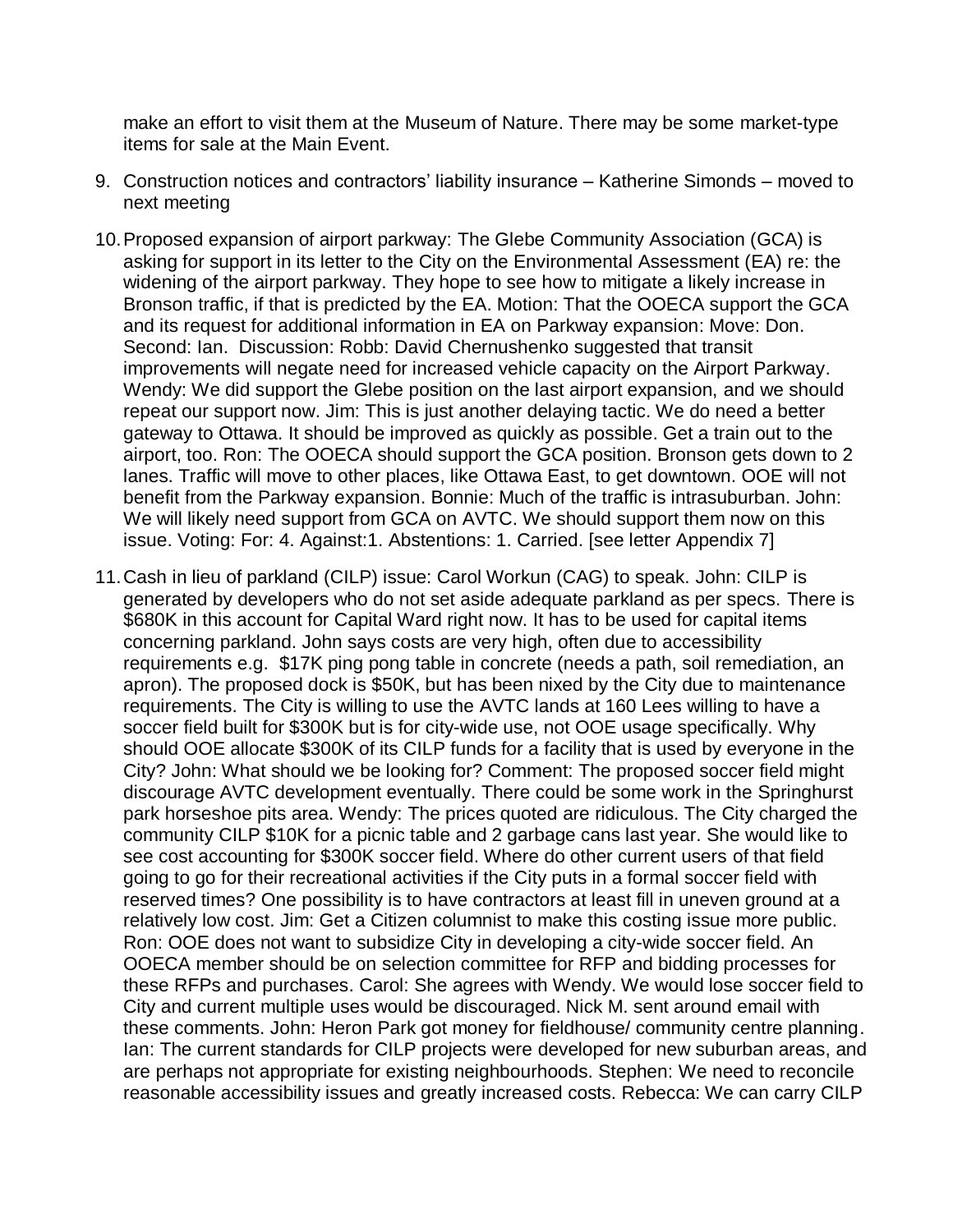allocations to next year and it will not be lost. Joanna: There is \$240K available for OOECA if the currently planned projects are undertaken; there is just over \$300K if they are not done. A consensus at the meeting (and in following emails) was that the currently planned projects be suspended due to excessive costs and that we look into some way to be part of the CILP planning, in order to get a handle on the costing.

- 12.Possible uses of OOECA funds Don Fugler Moved to next meeting
- 13.Infill II: Covered in Stephen's planning report
- 14. Healthy Transportation Coalition: Should OOECA join? Rebecca sent around information in last month. They are looking for local member to speak about active transportation issues. There are about four meetings a year. The Coalition will help promote OOECA objectives as well. Motion: That OOECA join HTC. Move: Ron. Second: Stephen Pope. Discussion about costs: These will probably negligible and only ad hoc. Vote: Carried.
- 15.New Business:

- Rebecca spoke on housing options for older people on Greystones site. There has been a group meeting and some funding has been provided for initial coordination. They are looking for design facilitator for workshop in June, and are also looking for participants. It would be preferable if some units could be affordable housing. The group is looking at having an older adult population that deals with aging issues with community support instead of institutional approaches.

- Michael Dawson spoke on the OOECA branding work. There is an opportunity to improve local branding and identification, which could include a new logo or even changing the name of the community. Michael will take lead and will work with CAG. A notice about the initiative appeared in the April Mainstreeter. Those interested should get in touch with Michael.

- Community garden committee: Connie Copps reported that the garden group is getting ready for spring. There will be a meeting of all the local garden users and there is a seed swap coming up. The group hopes to prepare plots in next couple of weeks. The current waiting list for spaces is 30 families.

16.Date of Next Meeting – May 12, 2015

17.Adjournment at 9:00 pm. Moved: Ron Rose. Second: Jim Strang. Carried.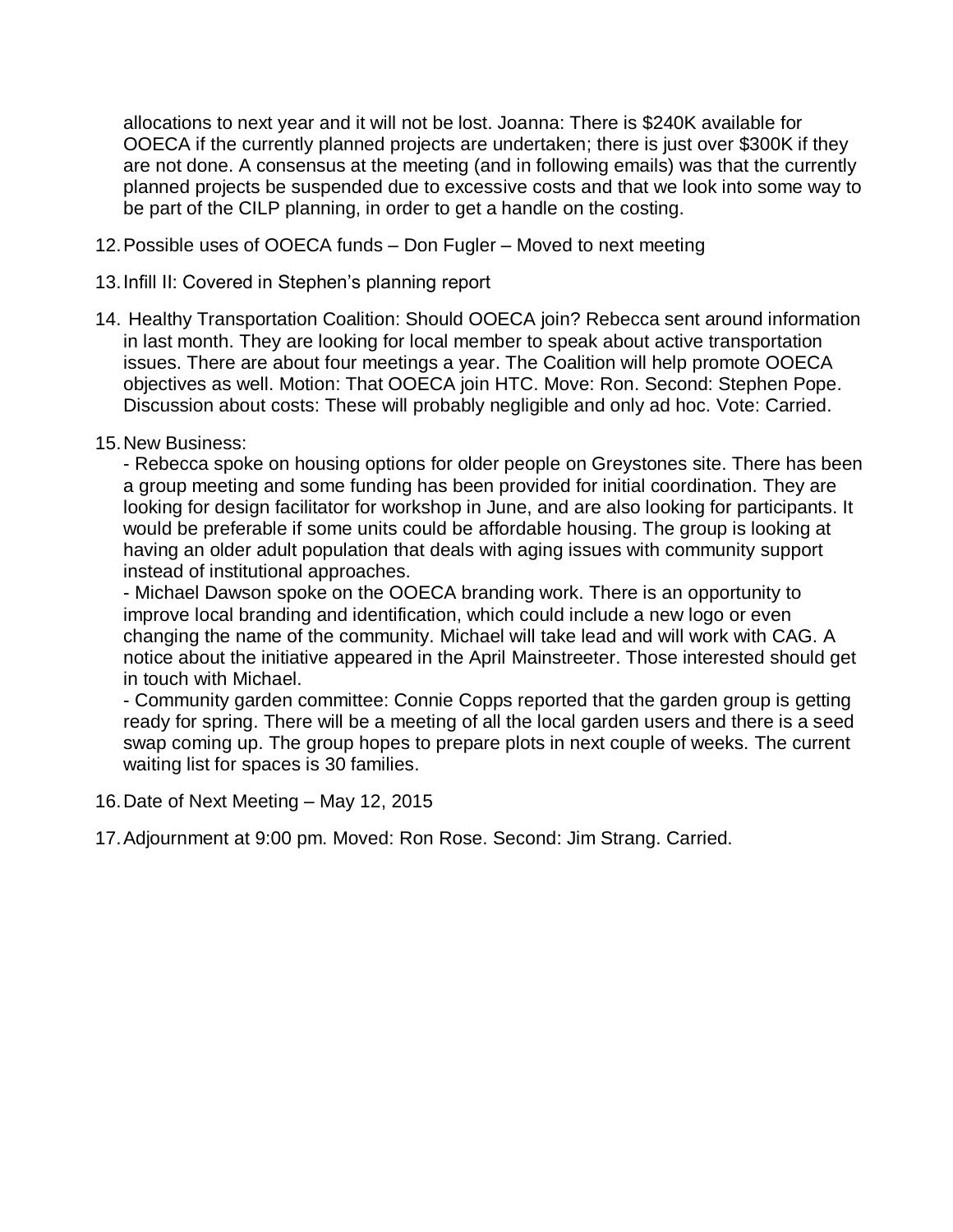### **APPENDIX 1 – CHAIR'S REPORT**

### **Chair's Report – April 2015**

*(\* Indicates agenda item at OOECA Board meeting of April 14, 2015)*

- 1. *\*Cash-in-Lieu (CIL) of Parkland Funding – Options:* Melanie Gilbert (Chair, CAG) and I met with David Chernushenko April 2 to discuss previously-requested and new OOE CIL projects. We learned the following (back-up documentation is to be provided by the Councillor's office):
	- *-* The previously Councillor-approved concrete ping-pong table and 166 Lees community notice board would now cost, respectively, \$17 K and \$5.7K (vs previous estimates of \$9K [started at \$4.5K] and \$4.5). I'm of the view that the notice board should go ahead but not the ping-pong table. Indeed a ping-pong table might better fit in the new parks (Grand Allée or Forecourt) where it would not require expensive soil remediation underneath.
	- *-* Staff are recommending against the proposed dock for Springhurst and the cost is now estimated at \$50K rather than \$25K. I recommend that we not pursue this but instead see if Regional Group would like to pursue the dock they had been proposing in front of Greystone Village.
	- *-* Staff are supportive of constructing a full natural turf soccer pitch (60m x 100m) with permanent goal posts on the AVTC lands (can be used as a "temporary" park) with an accessible stone dust pathway around the pitch. Estimated cost: \$275K for the field and \$25K for the pathway. If the field were built it would be "on the understanding that the field may be lost if and when the AVTC is constructed…AVTC is not anticipated to be constructed until 2031 at the earliest, according to City's current transportation master plan."
	- *-* Councillor Chernushenko would also be supportive of OOE receiving funding for community centre planning similar to what was spent from CIL funds for Heron Park's Community Centre/Fieldhouse Redevelopment Plan (\$30K).
	- *-* OOE's population-based share of the 2010-2015 CIL Capital Ward pot is \$415.5K and with completed projects plus the yet to be done 166 Lees notice board OOE will have used \$117.1K, leaving a notional \$298.4K available. The 160 Lees soccer pitch/pathway would cost \$300K + another, say, \$30K for community centre planning, for a total of \$330K but we expect the "missing" \$32K will be generated by new development over the next year or so.
	- *-* So my recommendations to the OOECA board are:
		- o Yes, to 166 Lees notice board;
		- o No, to Springhurst dock;
		- o Yes, to 160 Lees soccer pitch and pathway;
		- o Yes, to planning money for community centre.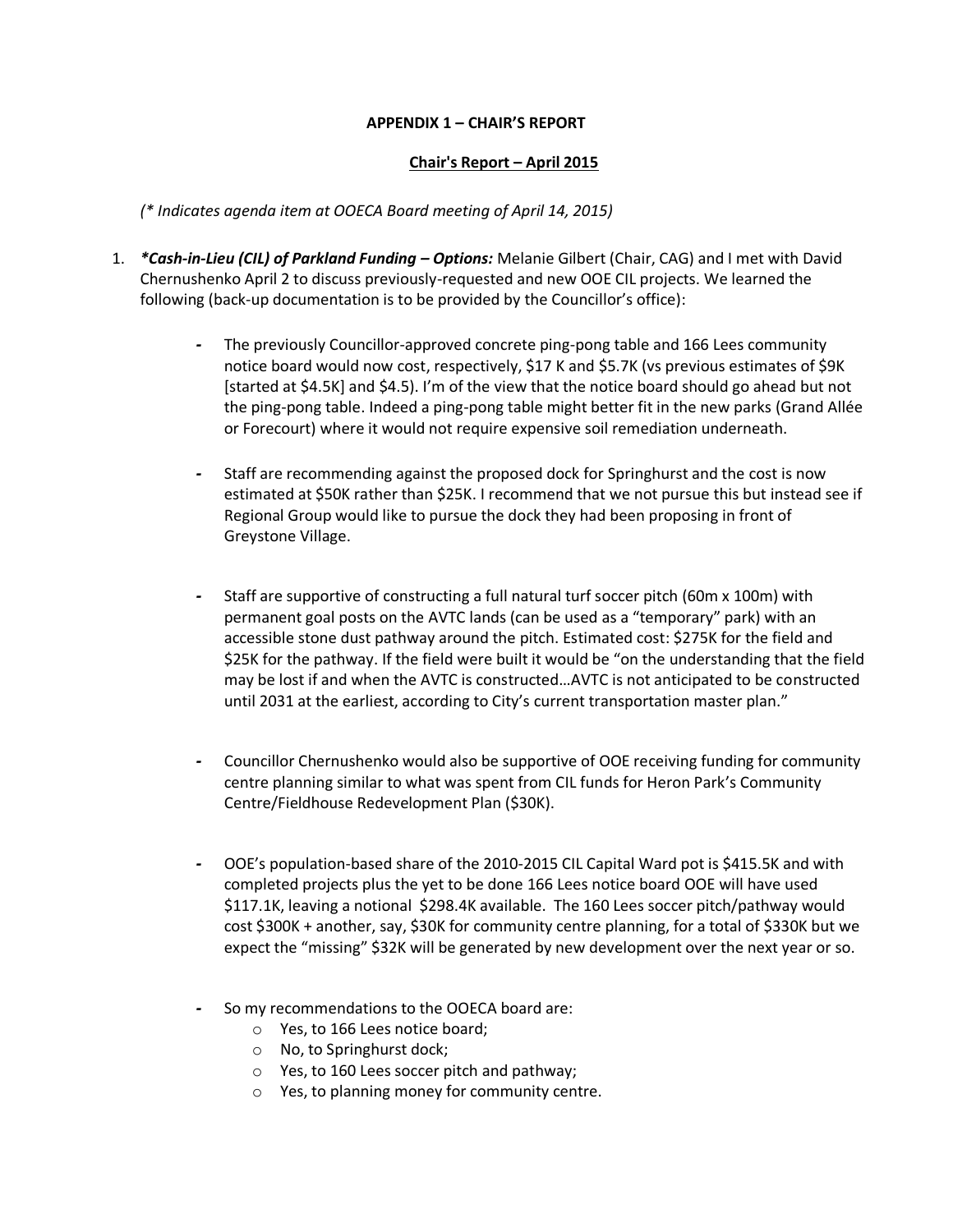- 2. *Greystone Construction Update:* As per Regional's March 19, 2015 newsletter: "The Oblate Lands will be developed in four phases based on sections of the property. Exact timing of many activities will depend on when planning approvals are received from the City of Ottawa. Phase I is the southern-most area adjacent to Clegg Street. Selected tree removal begins spring 2015, and soil clean-up will begin in September 2015. Servicing with sewers and water mains will begin immediately after soil clean-up; the desired start would be in the late fall. Home construction will begin early spring of 2016. Phase II is the southern-middle area of the property facing St. Paul University. Selected tree removal begins spring 2015. Soil clean-up will also occur in fall 2015. Servicing with sewers and water mains will also begin immediately after soil clean-up in the fall. Phase III is the area of the existing Deschatelets building. No other construction activity is planned for the imminent future." See their bulletin (OECA\_Greystone\_Newsletter\_15078).
- 3. *Ideas for Parks on Greystone Village Site:* Carencia Rouse, a student at Carleton University has, as a practicum course, conducted research for the parks committee, including the attached survey of parks ideas from around the world – *see attached*.
- 4. *Domicile – 141 Main Update:* Dave Renfroe, Domicile's lead for their "Corners on Main" reports: "Site plan is at Delegated Authority and we are waiting for the City to revise one condition. At that time, we will concur with the report and it will be registered. The vehicle link [from Springhurst to Oblate] will be private, not a public link. The public can use it but it will still be legally over private property. Demolition of the row houses can't proceed until we are Site Plan registered and a new building permit has been issued. We will begin a soft launch sales process starting this month. We will meet with potential buyers off of our sales registration list. If sales dictate, we will begin the sales office later in the year."
- 5. *Col By – Clegg Safe Crossing:* Work on the fully signalized safe crossing of Colonel By Drive at Clegg will begin April 13 with a planned completion date by the end of June (to be confirmed). The improvements will allow safe access to the canal pathway and the Skateway.
- 6. *Rideau River Flooding ("610 Action Plan") Update:* In a great effort by Pauline Lynch Stewart and Peter Croal, a flyer has been distributed to Brantwood area residents, giving them key information on possible flooding of the Rideau River.
- 7. *Main Street Update:* Two issues that have been of concern to a number of residents are the cut-through traffic to the west of Main (Mason, Bower, McNaughton, etc.) and the use of Elliott-Marlowe-Clegg as the northbound bus detour route for one of the two six-month construction seasons. Don Fugler has led an effort to do base-line traffic counts of cut-through traffic in the west of Main area. The data will be useful in examining the case for taking additional measures (beyond the few existing turn restrictions on Main) to reduce cut-through traffic at rush hours. Ron Rose and I are meeting residents concerned with the proposed bus detour on Marlowe. The city's position is there is no other feasible alternative for the daily 50 northbound #5 and # 16 buses if OOE is going to continue to have bus service during main reconstruction.

As noted previously, Josée Vallée reports the proposed schedule is: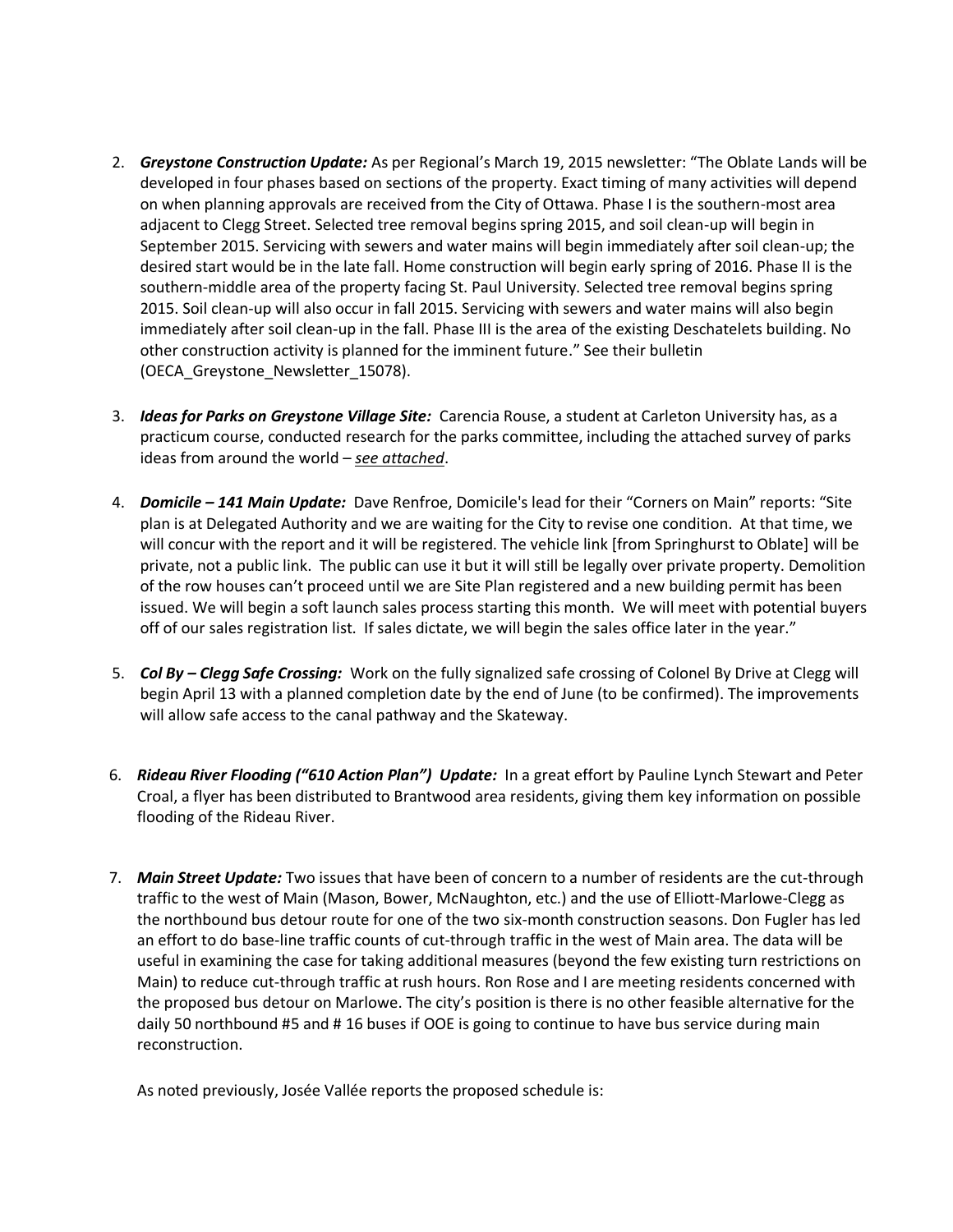- Working Group Meeting End of April Tentatively April 29th
- Commence Work Order beginning of May
- Public Open House May Tentatively May 11th
- Construction Start end of May or beginning of June
- 8. *Lansdowne Update:* I attended a meeting of the just-formed Lansdowne Community Working Group on March 23, initiated by Councillor Chernushenko. The meeting had reps of the city, OSEG and the neighbouring communities and the idea is to meet occasionally to get updates / provide feedback on Lansdowne events and operations (Transportation issues will continue to be considered by the Lansdowne Transportation Management and Operations Committee, of which Ron Rose is our rep.)

There is a lot going on at Lansdowne and I think some of the events would be of interest to OOE community members - they are going to make a better effort at providing means of letting residents know what's being offered by the city, OSEG and merchants.

GCA, the Councillor and I raised the issues of ensuring noise levels of concerts are within defined limits (volume - including "bass" - and times). We should be "hearing" more about this. The events with a significant "noise" aspect will be the large AC/DC concert and the City-folk four day festival - all in September.

So there are many upcoming events, including resumption of RedBlack and Fury games and Women's FIFA world cup (nine games over six days).

The Farmers' Market begins the new season May 3rd and the Cineplex opened March 28 - will be interesting to see what impact it has. According to Mike Cerha, OSEG's VP venue operations and entertainment, by the summer there will be 90-95% occupancy of the retail spaces in the park. Although Rexall isn't going ahead with its planned store others will be in the space ... there appear to me to be many restaurants - I wonder how they will do when nothing is going on in the park... Also, all but one of the Holmwood townhouses have been sold we were told.

Tara Hogeterp has volunteered to be the ongoing OOECA rep for this committee.

9. *OOE / SLOE Presentation for Carleton Students:* I gave a presentation outlining OOE issues / OOECA/SLOE progress for Prof. Abra Adamo's first year Geography class. What's happening here ties in to the "place-making" theme of the Carleton course. *A summary of presentation is attached*.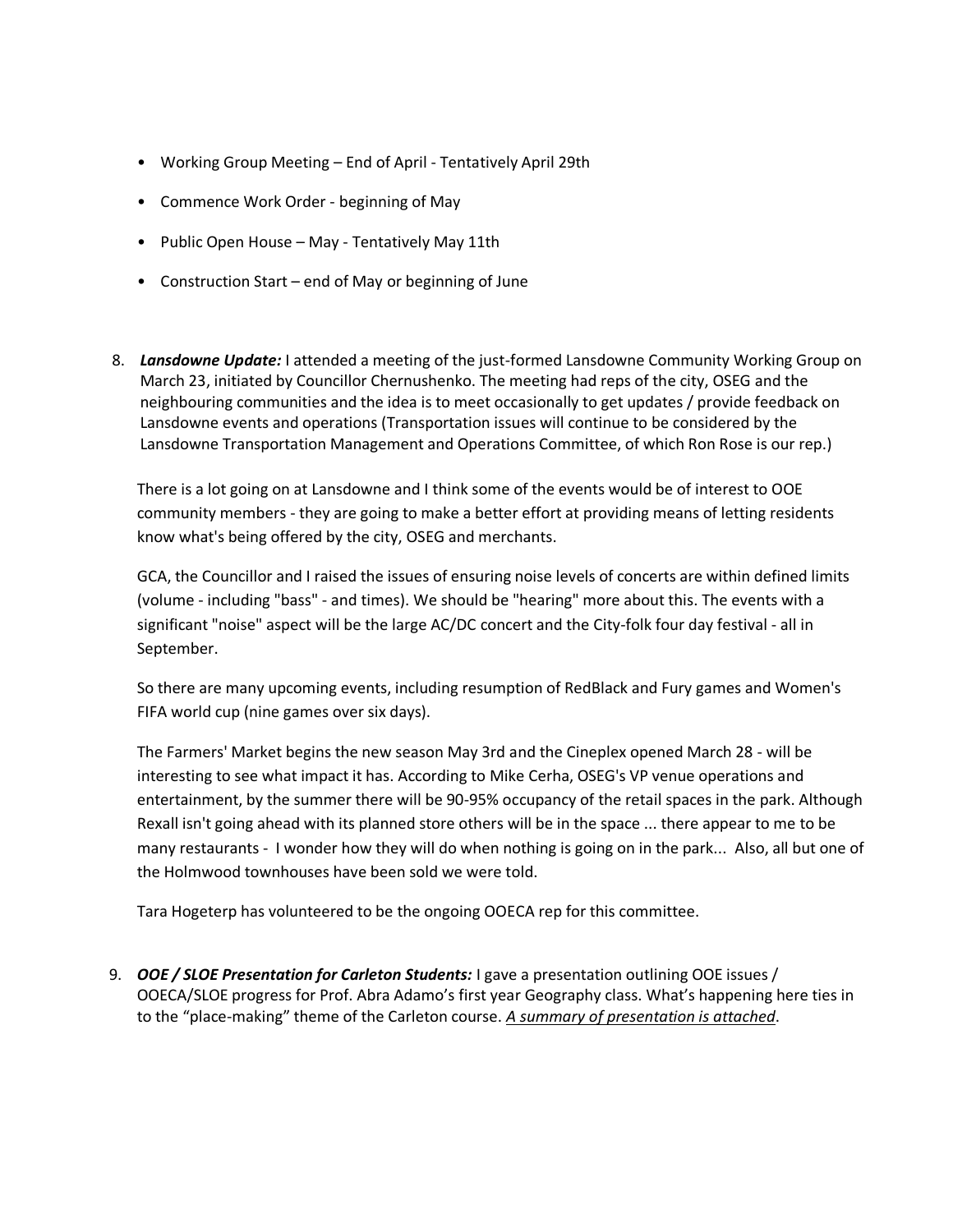- 10. *OOE Cycling Routes:* The city and the NCC's cycling map in a very convenient booklet form shows an interesting image of Old Ottawa East - it's almost as tho. we were terra incognita - like those old 17th century maps where the explorations hadn't yet taken place. In looking at the *attached map* you'll see:
- *Rideau River Western Pathway* the map shows that the pathway is already completed ... nice thought but far from the truth.
- *Main / Smyth Bridge* it is as tho. Main (for much of it) and the Smyth bridge were not on the cycling network - we know this will be corrected over the next few years but the lack of access to/from Alta Vista and beyond really needs correction.
- *Both the Rideau River and Canal are real barriers* to cycling from the east. The Fifth-Clegg footbridge will help but in the future a simple bridge from the foot of Clegg across the Rideau River to the NCC lands would be a valuable connection.
- *Lees LRT / Hurdman footbridge to downtown:* there are lots of dotted lines ("suggested link route") more or less along the transitway / LRT corridor but having clean, safe linkage really will make it so much better for people to get downtown from the eastern side of the Rideau River and to travel between the uOttawa campuses.
- *Mutchmore*: I continue to think that Mutchmore from Main to McGillivray is a key cycling route but is not shown as such on the map and it is one that will become more important when the Fifth / Clegg footbridge is built. It sure has the width to accommodate lots of bikes
- *Lees* is not shown as a cycling route but by virtue of the work done last year and the additional work we hope will be done this year I hope - it should be safe and good.
- *Lansdowne* appears as a bit of a non-entity on the map surely it needs to be highlighted along with how people get to it via bike (build the footbridge please!)

Perhaps getting some of these cycling improvements made would constitute a good sesquicentennial project for the community and the city. We've seen lots of progress made on downtown cycling routes and the downtown east - west, with O'Connor to be done before long, but I'd argue many cyclists need to go through OOE yet, aside from wonderful Main Street improvements, not much is clearly planned for OOE.

- 11. *\*OOE / OOECA / CAG Branding:* CAG is going ahead to solicit ideas from a consultant who has agreed to help with a new logo. This information will be shared with OOECA. Michael Dawson, OOECA planning committee member went to considerable effort to draft a detailed project plan for OOE branding but CAG is of the view that there is not enough volunteer capacity to properly execute so is opting for a simpler approach. So the question is what should OOECA do? See attached draft terms of reference.
- 12. *Sesquicentennial Planning Meeting:* I'll try to schedule over the next month or so. Possibly at the Royal Oak upstairs.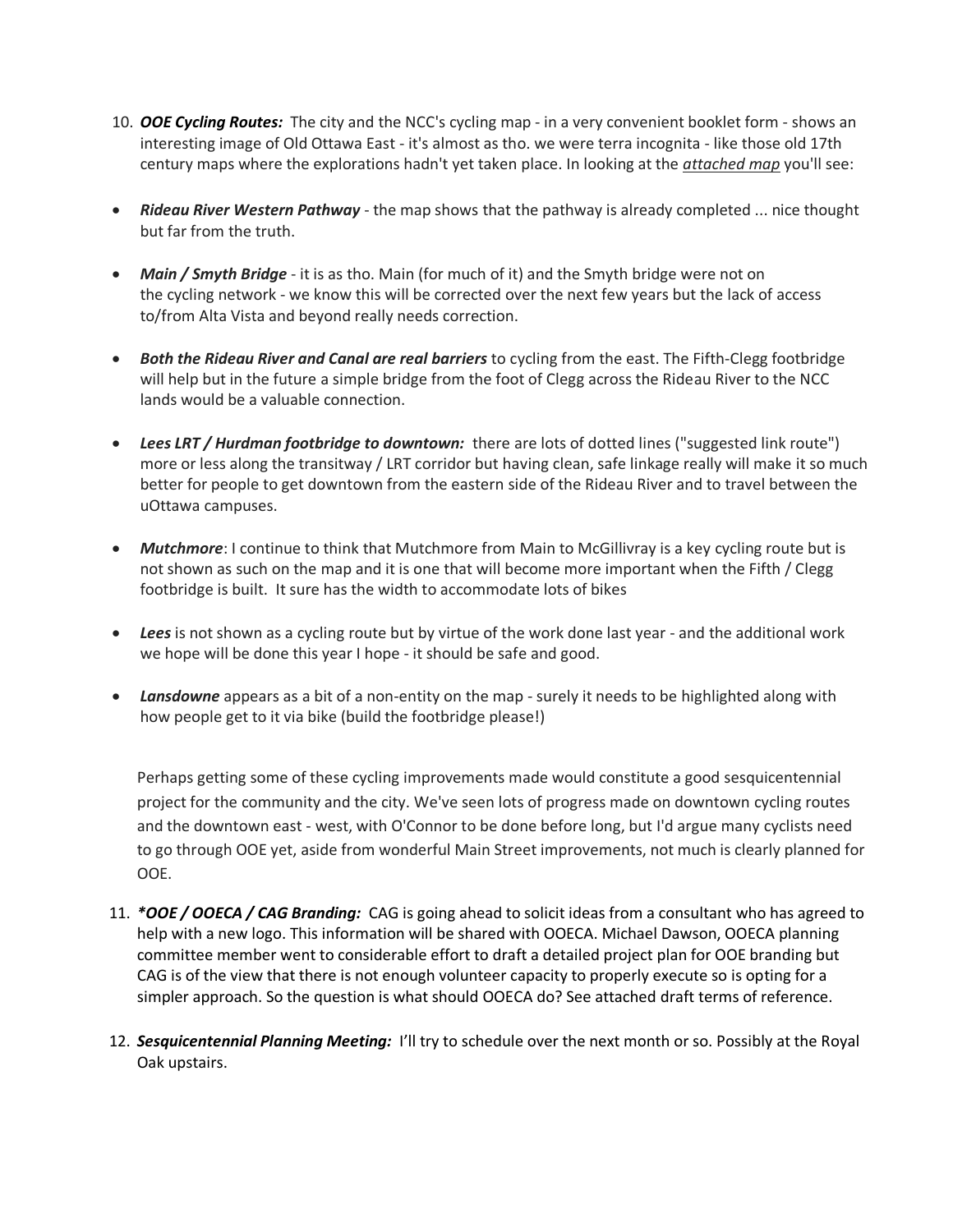- 13. *OOECA Projector / Screen:* The association's projector was ailing so I've sent it to be fixed. Meanwhile the city – thanks to the intervention of Dan Chenier, General Manger of Parks and Recreation - kindly has bought a projection screen so that we can now readily use the projector in the upstairs of OTH.
- 14. *Vacant Board Positions:* Glen Linder has put his name forward as the new Transportation director when Ron Roes steps down. But at the moment we are also looking for new board members for the following positions (to be voted on at the fall AGM): president, vice-president, City Centre Coalition (analyses and advises on central transportation issues), and Federation of Citizens' Associations (analyses and advises on city-wide issues). Who's interested in joining a "search committee" with me?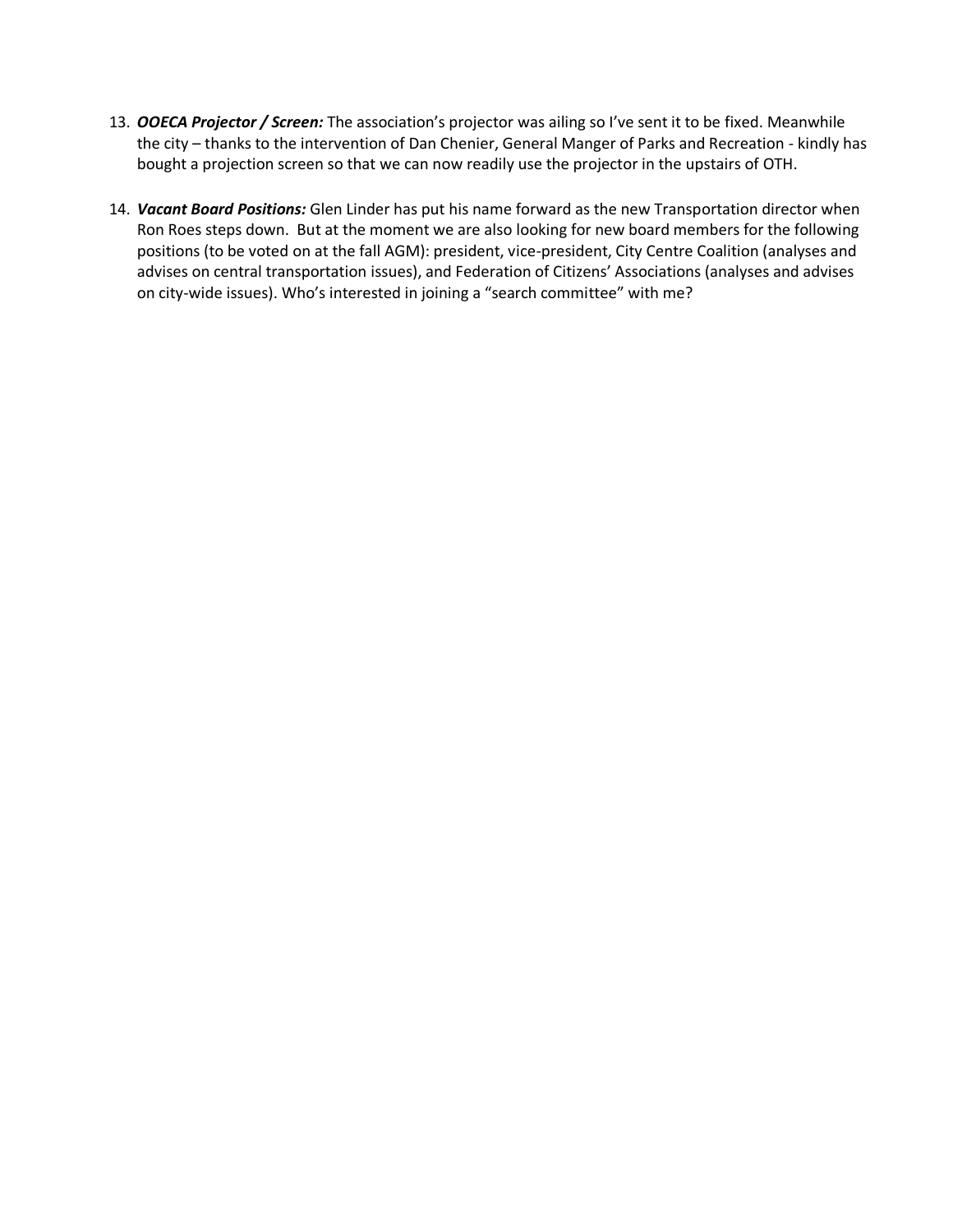#### **March 25, 2015**

# **Examples of Well Regarded Public Spaces from Around the World**

#### **Carencia Rouse**

• The following is a link to the Project for Public Squares website which describes top ten principles for a successful square. They include image and identity; attractions and destinations; amenities; flexible design, seasonal strategy; access; an inner and outer square; reaches out to surrounding neighbourhood; central role of management and diverse funding sources. See the link below for details. <http://www.pps.org/reference/squaresprinciples/>

• Similarly, Project for Public Squares provides a list for the world's best squares. See the links below.<http://www.pps.org/reference/internationalsquares/> <http://www.pps.org/reference/uscanadasquares/>

● Below is a link to ten urban spaces around the world that have been revamped as green parks. They include Paddington reservoir in Sydney, Australia; Cheonggyecheon Public Park In Seoul, South Korea; Vitor Civita Park in Sao Paulo, Brazil; The High Line in New York City; Promenade Plantee in Paris, France; 'Ghost Train' Park in Lima, Peru; Pier 57 Park and Market in New York and Hofplein Viaduct in Rotterdam Netherlands. [http://www.treehugger.com/slideshows/sustainable-product](http://www.treehugger.com/slideshows/sustainable-product-design/10-urban-spaces-around-the-world-reborn-as-vibrant-green-parks/#slide-top)[design/10-urban-spaces-around-the-world-reborn-as-vibrant-green-parks/#slide-top](http://www.treehugger.com/slideshows/sustainable-product-design/10-urban-spaces-around-the-world-reborn-as-vibrant-green-parks/#slide-top)

#### **Award Winning Public Spaces Around the World**

Full descriptions may be found at The Centre for Contemporary Culture in Barcelona website at: <http://www.publicspace.org/en/prize>

#### **Europe**

The European Prize for Urban Public Space: an award that acknowledges recovery projects and exciting public spaces in European cities. It was initiated by the Centre of Contemporary Culture of Barcelona in 1999 and it awarded every two years. Below are the winners since 2000.

● **Centre Multi-funcional de Can Mula (Mollet del Valles, Spain)**: an urban space comprising of a municipal market, City Council, residential buildings around a central public space. Click the following link for images [http://www.publicspace.org/en/works/a001-centre-multi-funcional-de-can](http://www.publicspace.org/en/works/a001-centre-multi-funcional-de-can-mula/prize:2000)[mula/prize:2000](http://www.publicspace.org/en/works/a001-centre-multi-funcional-de-can-mula/prize:2000)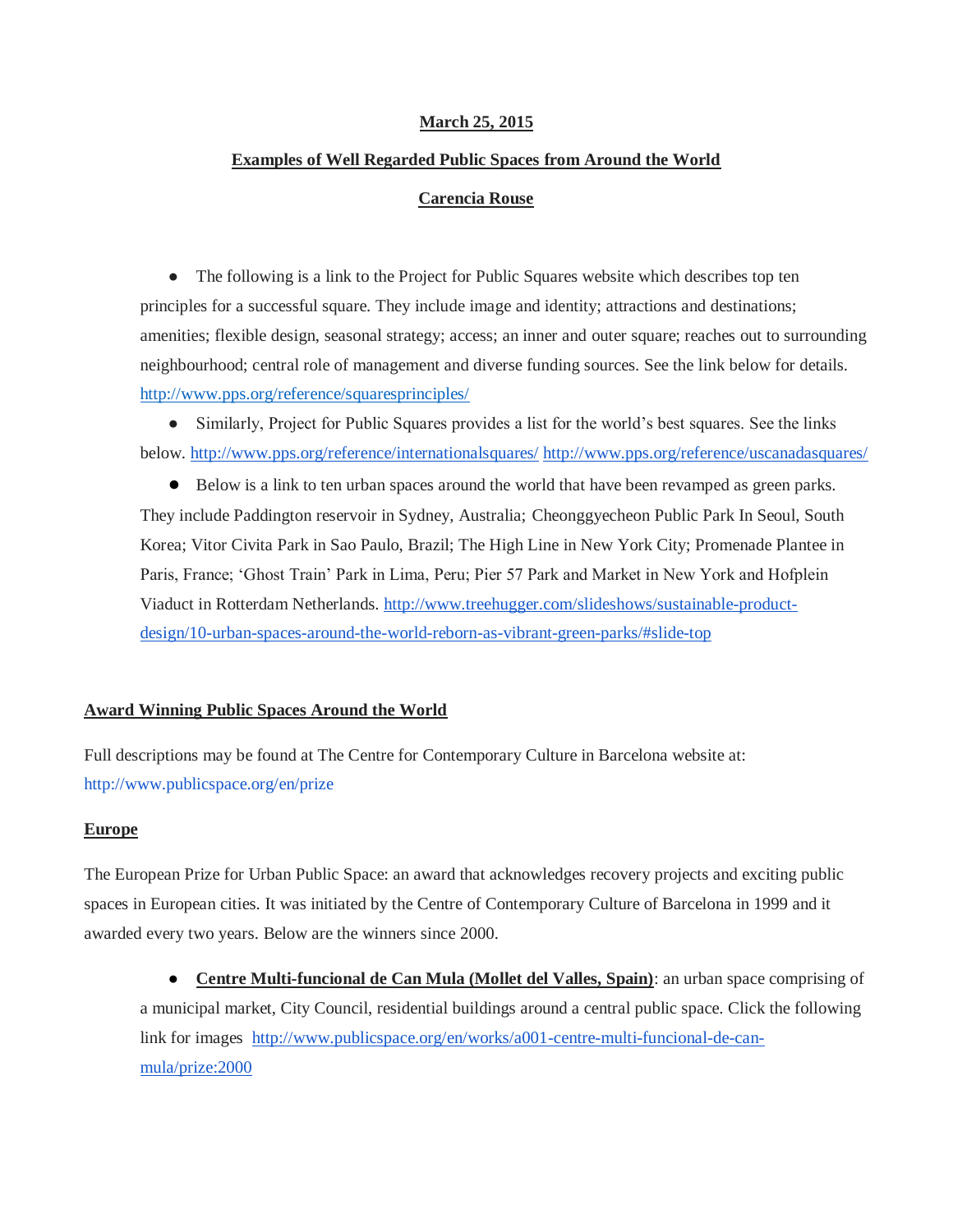● **Smithfield Public Space (Dublin, Ireland)**: New public space in the Smithfield esplanade. Click the link below for images and description. [http://www.publicspace.org/en/works/a002-smithfield-public](http://www.publicspace.org/en/works/a002-smithfield-public-space/prize:2000)[space/prize:2000](http://www.publicspace.org/en/works/a002-smithfield-public-space/prize:2000)

● **Stadtteil Park Reudnitz (Leipzig, Germany)**: New city park on land of the former Eilenburg railway station: Click the following link for images and more in depth description. <http://www.publicspace.org/en/works/b077-stadtteilpark-reudnitz/prize:2002>

● **Remodelación del Paseo del Ovado, la Escalinata y su Entorno (Teruel, Spain)**: Construction of a new set of lifts by the flight of steps. Click the link below for images and description. [http://www.publicspace.org/en/works/c041-remodelacion-del-paseo-del-valo-la-escalinata-y-su](http://www.publicspace.org/en/works/c041-remodelacion-del-paseo-del-valo-la-escalinata-y-su-entorno/prize:2004)[entorno/prize:2004](http://www.publicspace.org/en/works/c041-remodelacion-del-paseo-del-valo-la-escalinata-y-su-entorno/prize:2004)

• **A8erna (Zaanstad, Netherlands)**: Layout for the space covered by motorway A8 in the historic centre of Koog aan de Zaan. Click the link below for images and description. <http://www.publicspace.org/en/works/d046-a8erna/prize:2006>

● **Barking Town Square (Barking, London)**: New town square in the suburb of Barking, London. Click the link below for images and description. [http://www.publicspace.org/en/works/e061-barking](http://www.publicspace.org/en/works/e061-barking-town-square/prize:2008)[town-square/prize:2008](http://www.publicspace.org/en/works/e061-barking-town-square/prize:2008)

● **Urban Activators: theater, podium and brug Grotekerkplein (Rotterdam, Netherlands)**: the insertion of a pavillion-cum-theater programmatically revitalizes the Laurenskerk cathedral square and articulates its relationship with the Delftsevaart canal. Click the link below for images and description. [http://www.publicspace.org/en/works/f042-urban-activators-theater-podium-brug](http://www.publicspace.org/en/works/f042-urban-activators-theater-podium-brug-grotekerkplein/prize:2010)[grotekerkplein/prize:2010](http://www.publicspace.org/en/works/f042-urban-activators-theater-podium-brug-grotekerkplein/prize:2010)

● **[Prireditve](http://www.google.com/url?q=http%3A%2F%2Fwww.publicspace.org%2Fen%2Fworks%2Fg072-preureditve-nabrezij-in-mostovi-na-ljubljanici%2Fprize%3A2012&sa=D&sntz=1&usg=AFQjCNE_QF0mEYBVIRZa6_I-fzSx1T-wVA) [nabrežij in mostovi na Ljubljanica](http://www.google.com/url?q=http%3A%2F%2Fwww.publicspace.org%2Fen%2Fworks%2Fg072-preureditve-nabrezij-in-mostovi-na-ljubljanici%2Fprize%3A2012&sa=D&sntz=1&usg=AFQjCNE_QF0mEYBVIRZa6_I-fzSx1T-wVA) (Ljubljana, Slovenia)**: Renovation of the banks of the river Ljubljanica in the section flowing through the old city centre, a collective effort that concentrates resources in a range of specific interventions. Click the link below for images and description. [http://www.publicspace.org/en/works/g072-preureditve-nabrezij-in-mostovi-na](http://www.publicspace.org/en/works/g072-preureditve-nabrezij-in-mostovi-na-ljubljanici/prize:2012)[ljubljanici/prize:2012](http://www.publicspace.org/en/works/g072-preureditve-nabrezij-in-mostovi-na-ljubljanici/prize:2012)

• La Vall Trenada (Elx, Spain): A braided network of paths and footbridges have transformed the bed of the Vinalopó River into a linear park that re-stitches together the neighbourhoods through which it passes, connecting them with natural spaces to the north of the city. Click the link below for images and description.<http://www.publicspace.org/en/works/h190-la-vall-trenada/prize:2014>

● **Renovation du Vieux-Port (Marseille, France)**: The renovation of the Old Port clears the docks of visual and architectural barriers, thus making the presence of leisure boats compatible with access for all citizens and their recreational activities. Click the link below for images and description. <http://www.publicspace.org/en/works/h193-renovation-du-vieux-port/prize:2014>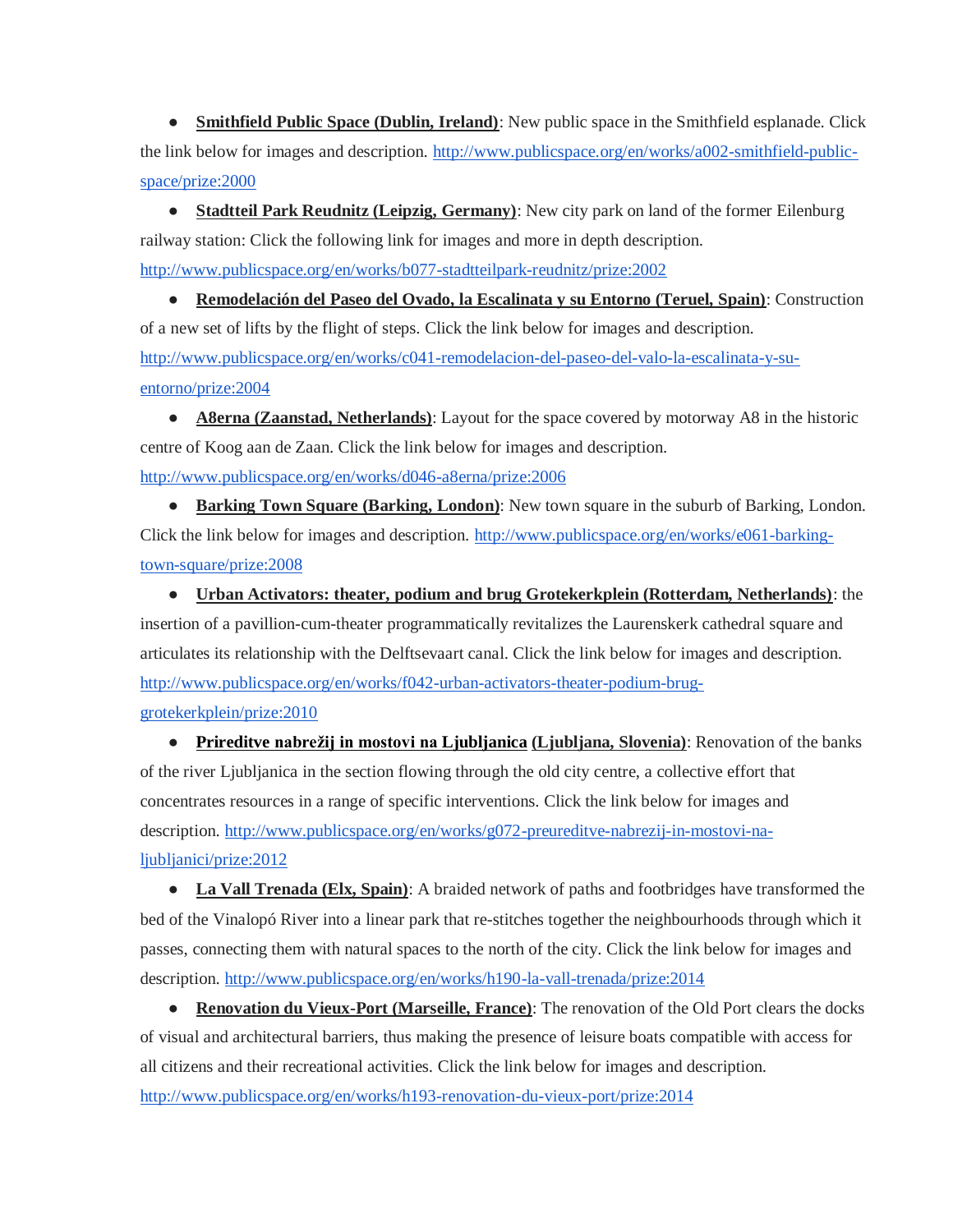### **Urban Open Space Award Winner**

Full descriptions may be found at the Urban Land Institute's Website at: [http://uli.org/awards/urban-open-space](http://uli.org/awards/urban-open-space-award-winners-finalists-years/)[award-winners-finalists-years/](http://uli.org/awards/urban-open-space-award-winners-finalists-years/)

● **Klyde Warren Park (Dallas, Texas)**: a cultural district with burgeoning mixed-use neighborhoods, reshaping the city and catalyzing economic development. Click the link below for image. <http://www.klydewarrenpark.org/resources/images/location-map-link-new.jpg>

● **Parks and waterfront at Southeast False Creek (Vancouver, British Columbia)**: Located on a previously industrialized 32-hectare (79-acre) waterfront site in Vancouver, the Parks and Waterfront at Southeast False Creek articulate the public realm for Vancouver's premier sustainable neighborhood. Click the link below for image.

[http://www.pwlpartnership.com/sites/default/files/imagecache/large/8894703628\\_ec432131be.jpg](http://www.pwlpartnership.com/sites/default/files/imagecache/large/8894703628_ec432131be.jpg)

● **Yards Park (Washington, D.C)**: The [Yards Park](http://www.yardspark.org/) highlights a regeneration effort that brings local communities and visitors to the Anacostia River while providing a transformative and vibrant public space that generates social, economic, and ecological value under an innovative public/private funding model. Click the link below for image. [http://www.yardspark.org/\\_files/images/yards-park-home.jpg](http://www.yardspark.org/_files/images/yards-park-home.jpg)

● **Railroad Park (Birmingham, Alabama)**: Railroad Park occupies the historical seam created by a rail viaduct that bisects downtown Birmingham. The new topography integrates the train experience with a variety of new open-space activities that help organize and stimulate growth in the southern part of downtown while promoting connections north of the railroad. Click the link below for image. [http://uli.org/wp-content/uploads/2012/06/UOSA12024\\_RailRoadPark\\_Page\\_17.jpg](http://uli.org/wp-content/uploads/2012/06/UOSA12024_RailRoadPark_Page_17.jpg)

● **Citygarden (St. Louis, Missouri)**: [Citygarden,](http://citygardenstl.org/) a 2.9-acre richly landscaped sculpture garden and park that has altered the perception of the city's downtown and [catalyzed nearby development.](http://www.nytimes.com/2009/07/05/arts/design/05close.html?_r=1) With a design that draws on St. Louis' chief natural feature—its rivers—Citygarden has succeeded attracting a diverse public and creating [an outdoor destination attraction](http://www.metropolismag.com/story/20091118/spirit-of-st-louis) and meeting place. Click the link below for image. [http://www.stlrunningtour.com/wp-content/uploads/2014/01/285720-idx090801\\_dw03\\_2.jpg](http://www.stlrunningtour.com/wp-content/uploads/2014/01/285720-idx090801_dw03_2.jpg)

**Campus Martius Park (Detroit, Michigan)**: Campus Martius Park has become the heart of downtown Detroit's development story and its signature public space. Surrounded by offices, residential space, and restaurants, it is a magnet for everyday visitors and high-profile events. The goals of the park were to revitalize the center of downtown—to be the city's gathering place, a catalyst for economic development, a beautiful signature square, and a positive image for Detroit locally and internationally, year round. Click the link below for image. [http://www.quickenloans.com/blog/wp](http://www.quickenloans.com/blog/wp-content/uploads/2013/11/Ice-Skating-in-Campus-Martius.jpg)[content/uploads/2013/11/Ice-Skating-in-Campus-Martius.jpg](http://www.quickenloans.com/blog/wp-content/uploads/2013/11/Ice-Skating-in-Campus-Martius.jpg)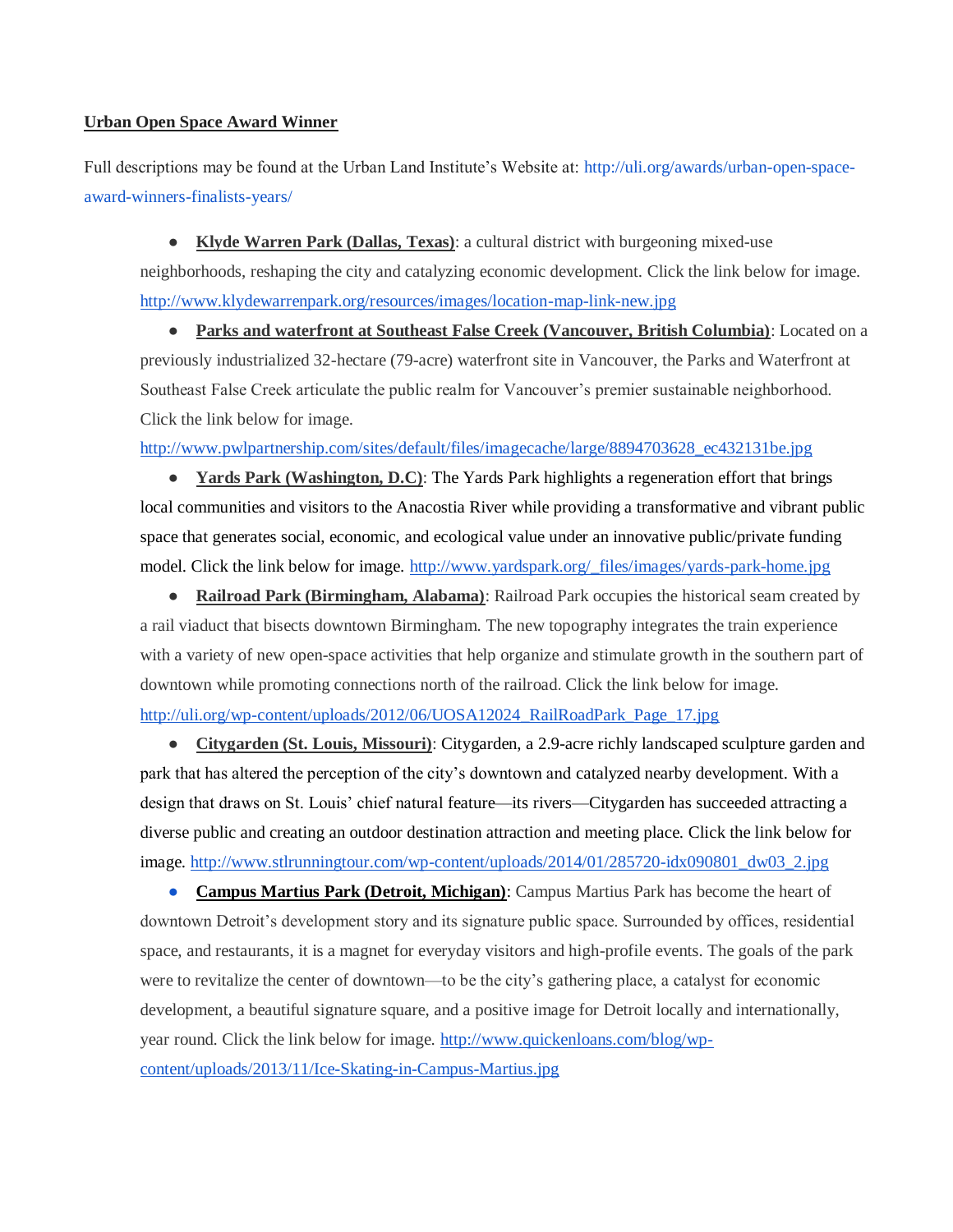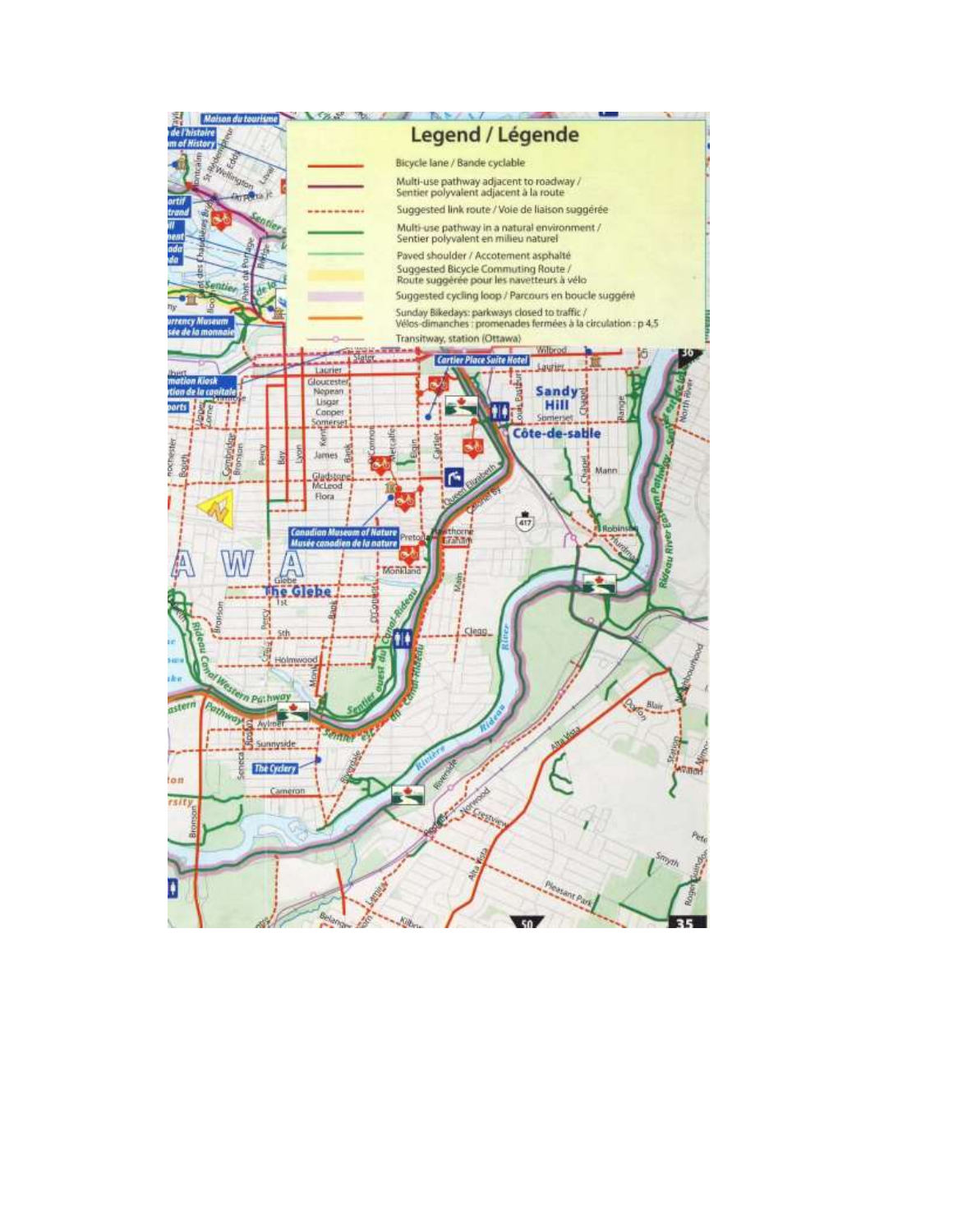# *DRAFT Terms of Reference*

## **Old Ottawa East – Better Branding of the Community and its Organizations**

*Objective:* Engage the community to better understand what residents feel are the key themes and the identity of the community. Based on this engagement:

- I. Propose options to for a new logo for the OOECA and CAG to help make these volunteer organizations more clearly known, understood and appreciated
- II. Provide options for better establishing and promoting the identity of the community, including consideration for alternative names for the community

## *Background:*

- CAG and OOECA's logos are images of Old Town Hall, which, while of historical significance, don't clearly convey the essence of the community.
- The two organizations are volunteer-based but some members of the public erroneously view them as tax-funded parts of the City of Ottawa, leading to different expectations than what are possible with volunteer-based organizations.
- Old Ottawa East is a growing, centrally located community but it's not particularly evident to people outside (and some within) the community just where OOE is and what it consists of … indeed the recent creation of the new office of the AIDS Committee of Ottawa was repeatedly described as being in Sandy Hill while it is very much in Old Ottawa East. Similarly, some think of Ottawa East as being the St. Laurent area or beyond or they view it as part of Old Ottawa South or even, in some cases, the Glebe.
- With the Main St reconstruction and Regional & Domicile developments occurring over the next several years, there will be both an influx of new residents and an increased focus on the community. This presents a unique opportunity to help establish and better promote the identity of the community.

## *Outputs:*

- Options (i.e. designs) for a new logo that would be shared by OOECA and CAG but, with two versions, supporting clear differentiation between the two organizations.
- Recommendations for how to better establish and promote the identity of the community.
- Consideration of alternative names for the community, including a discussion of the merits (or not) of renaming the community. This work would involve reviewing similar analyses / efforts elsewhere.

## *Process/Schedule:*

Further to the Boards' approval of terms of reference (March 2015) the following activities will be undertaken:

## **Option 1 – Working Group Approach**

## **PHASE ONE**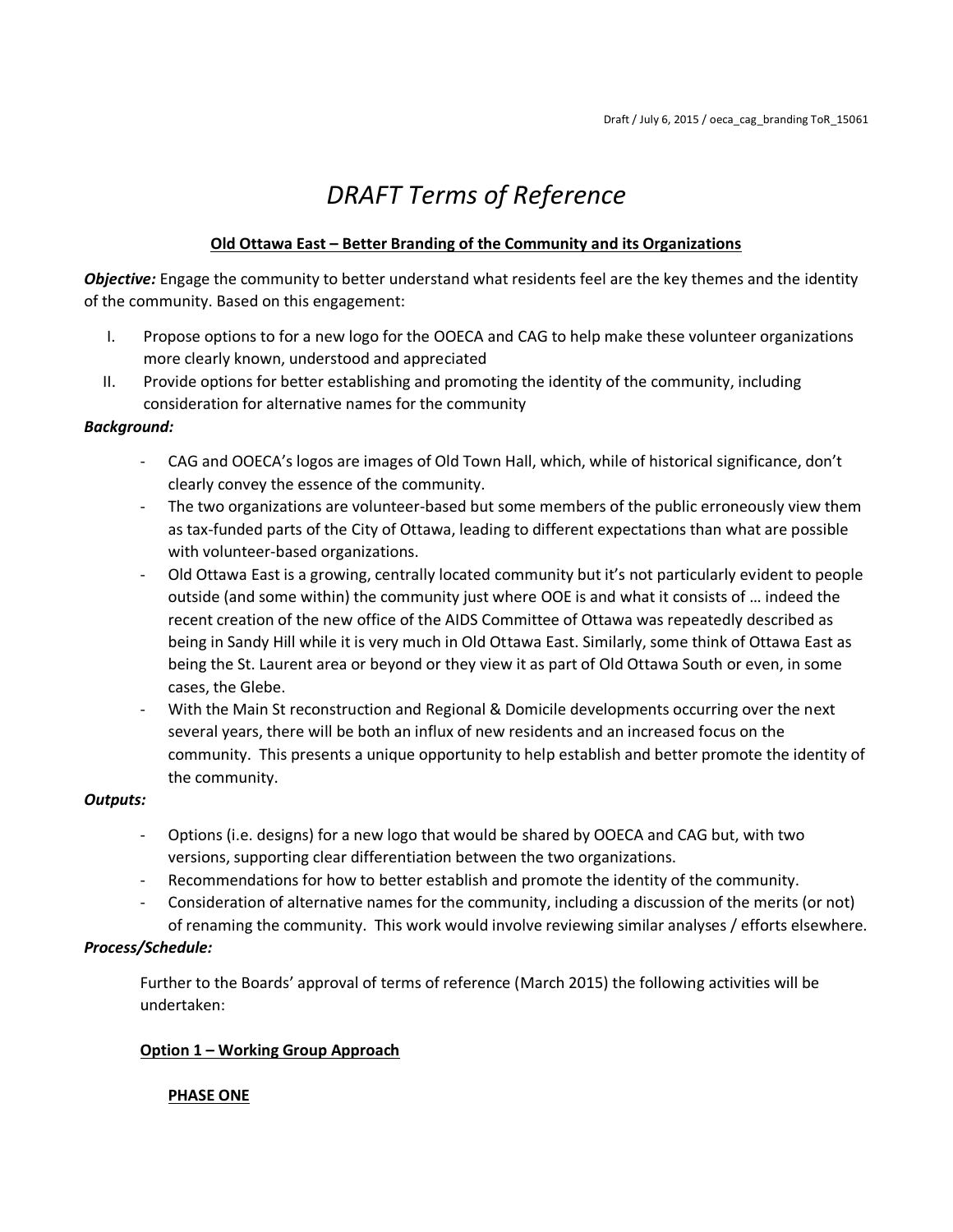- 1. Establish a working group March
- 2. Conduct an environmental scan April-May
	- Review History of community
	- Review pertinent background documents re: CAG and OECA
	- Review Branding initiatives in other Ottawa communities to identify tactics to promote brand awareness
- 3. Identify themes and differentiators– May
	- Identify themes and differentiators to support logo design contest
	- Identify OOE 'story', tag lines to support logo design contest
- 4. Conduct community logo design contest: June-July
	- TBD what would be involved
- 5. Hold focus groups (August-September)
	- Conduct 'table talk' style focus groups:
		- To review and validate the logo designs and narrow selection
		- To discuss options for better establishing and promoting the identity of the community
		- To solicit interest in more seriously considering alternate name for the community
	- Gather required information to be used together to provide recommendation to Boards
	- Number of interviews and reporting methods to be determined
- 6. Present recommendation to Boards based on collected inputs: October
	- Draft and present recommendations to Boards:
		- Draft and Propose recommendation for new logos and motion to move forward with formal design asset development
		- Draft and Present recommendations to better establish and promote the identity of the community
		- Recommend motion for Phase 2 (Phase 2 of the project (if approved by OOECA board), would be to continue further development/refinement of the alternative naming activity). Where necessary carry forward recommendations to joint AGM: November
- 7. Development of design assets for selected logos: November
- 8. Launch and communicate new logos (OECA and CAG): December

### **PHASE TWO (would require refinement based on Phase One outcomes)**

9. Research means for establishing alternative community name: November 2015 – February 2016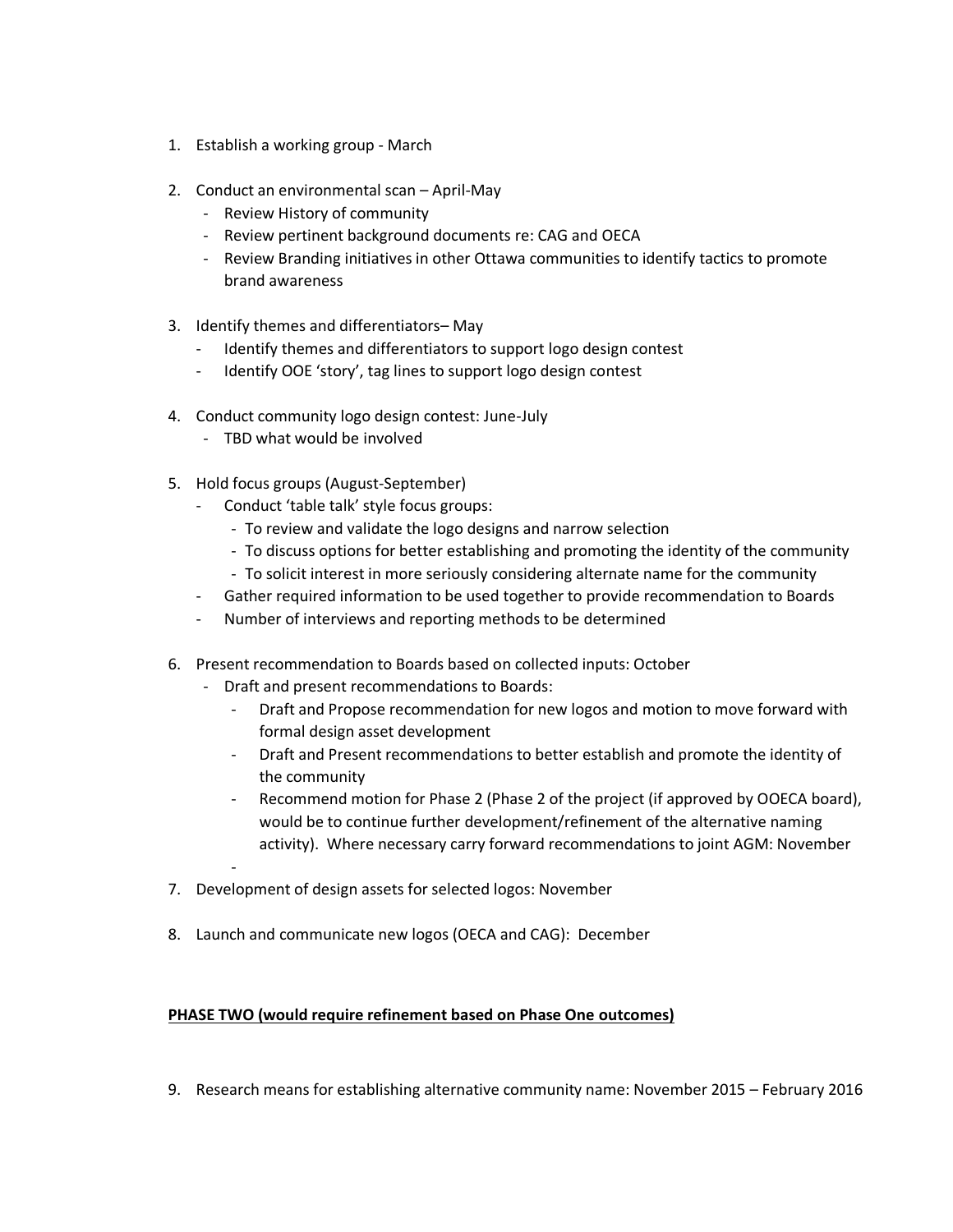- Review Branding initiatives in other Ottawa communities to identify tactics to promote brand awareness
- Consult City to investigate requirements and steps associated with formally changing the community name
- Consult with other community associations to understand challenges, barriers and opportunities with formally changing the community name
- Consider community engagement to solicit interest in more seriously considering alternate name for the community (key stakeholders to include: community members, businesses, education sector, etc.)
- 10. Summary of analysis on merit of alternative name for community and recommendation: March-April 2016
- 11. Options analysis presented to OOEAC and CAG Boards May 2016

### **Option 2 – High Community Engagement Approach**

### **PHASE ONE**

- 1. Establish a working group March
- 2. Conduct an environmental scan April-May
	- Review History of community
	- Review pertinent background documents re: CAG and OECA
	- Identify key areas for survey
- 3. Community Engagement May September
	- i) Draft and implement survey (May-June)
		- Design survey (most feasible option given timelines and resources)
		- Communications and promotions (opportunities to promote survey and initiative include: Main Event (June 20), community BBQ/picnics, etc.)
	- ii) Data collection and reporting (June-July)
		- Collect data from the community to better understand what residents feel are the key themes and the identity of the community
		- Collect data from the community understand how the community feels current OOE name reflects the identity of the community and opportunities to improve
		- Collect data community that informs ideas for new logo
		- Produce survey report (suggest using Fluid Survey where reports can be generated)
		- Identify themes and differentiators to test in focus groups
		- Identify OOE 'story', tag lines to test in focus group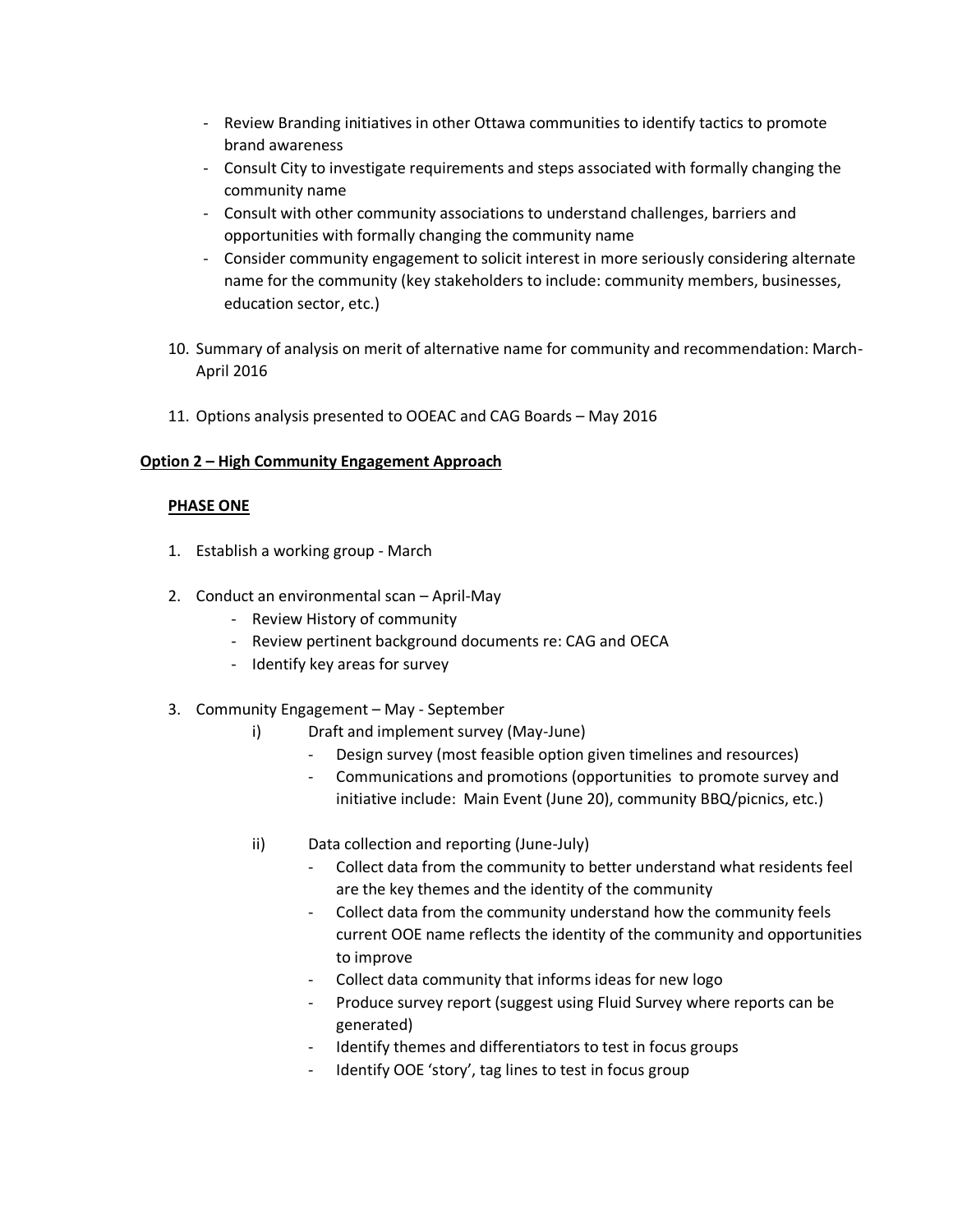- iii) Hold focus groups (August-September)
	- Design focus group questions document
	- Conduct 'table talk' style focus groups:
		- To review and validate community engagement findings
		- Test OOE 'story', tag lines to test in focus group
		- To discuss options for better establishing and promoting the identity of the community
		- To solicit interest in more seriously considering alternate name for the community (note: this may fit better in phase two)
	- Gather required information to be used together to provide recommendation to Boards
	- Number of interviews and reporting methods to be determined
- 4. Present recommendation to Boards based on collected inputs: October
	- Draft and present and recommendations to Boards:
		- Draft and present community design themes and differentiators
		- Draft and present community brand statement
		- Draft and Propose design requirements for new logos
		- Draft and Present recommendations to better establish and promote the identity of the community
		- Recommend motion for community logo contest to develop new logos for OECA and CAG
		- Recommend motion for Phase 2 (Phase 2 of the project (if approved by OOECA board), would be to continue further development/refinement of the alternative naming activity). Where necessary carry forward recommendations to joint AGM: November

#### **PHASE TWO (would require refinement based on Phase One outcomes)**

- 5. Conduct community logo design contest: November-December
	- TBD what would be involved
- 6. Research means for establishing alternative community name: November 2015 February 2016
	- Review Branding initiatives in other Ottawa communities to identify tactics to promote brand awareness
	- Consult City to investigate requirements and steps associated with formally changing the community name
	- Consult with other community associations to understand challenges, barriers and opportunities with formally changing the community name
	- Consider community engagement to solicit interest in more seriously considering alternate name for the community (key stakeholders to include: community members, businesses, education sector, etc.)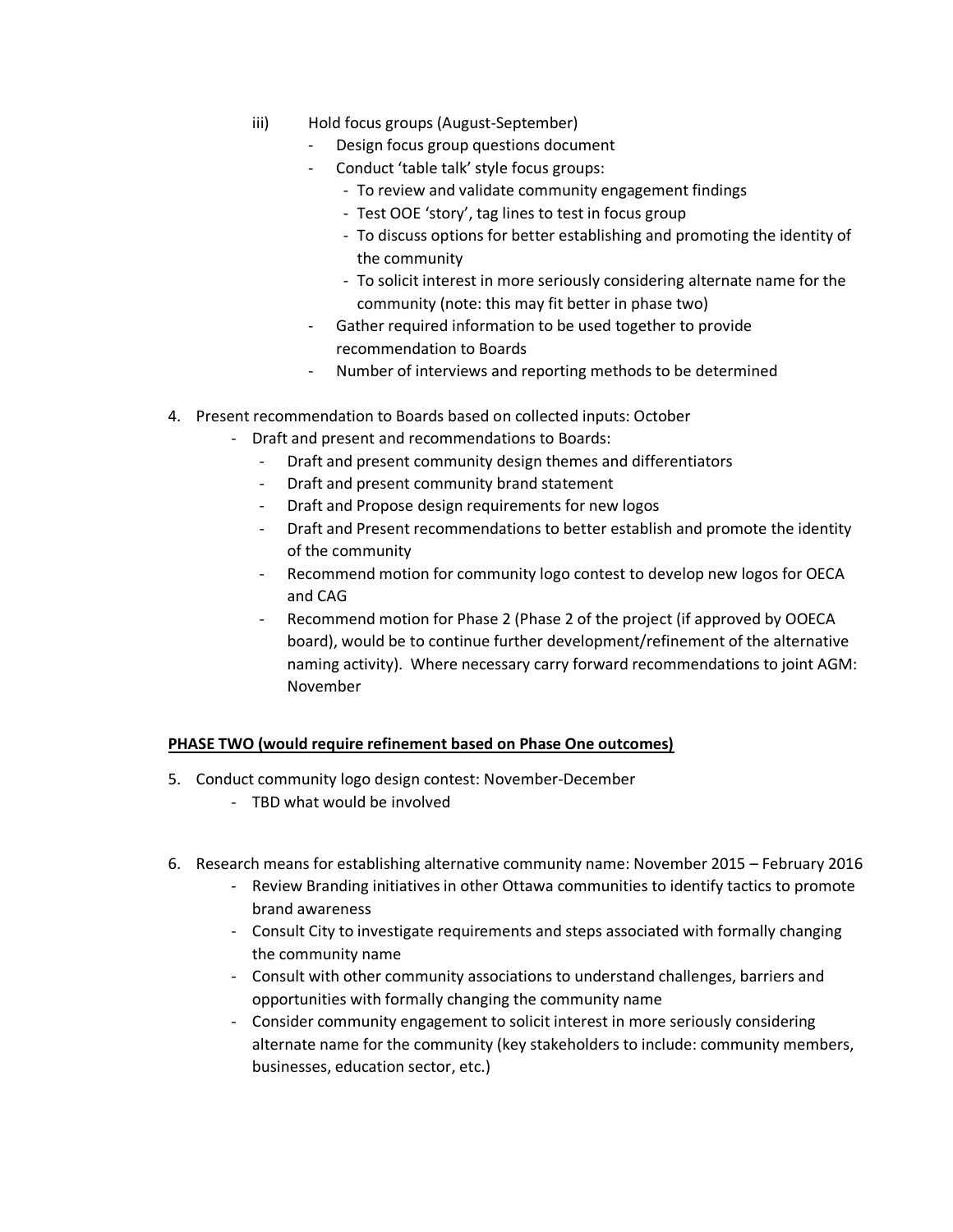- 7. Launch and communicate new logos (OECA and CAG): January 2016
- 8. Summary of analysis on merit of alternative name for community and recommendation: March-April 2016
- 9. Options analysis presented to OOEAC and CAG Boards May 2016

## *Budget:*

Estimate for initial logo design: \$500 (\$250 from each organization)

*Project Team:* Kevin Farrell (CAG); Michael Dawson (OOECA); John Dance (OOECA) + ?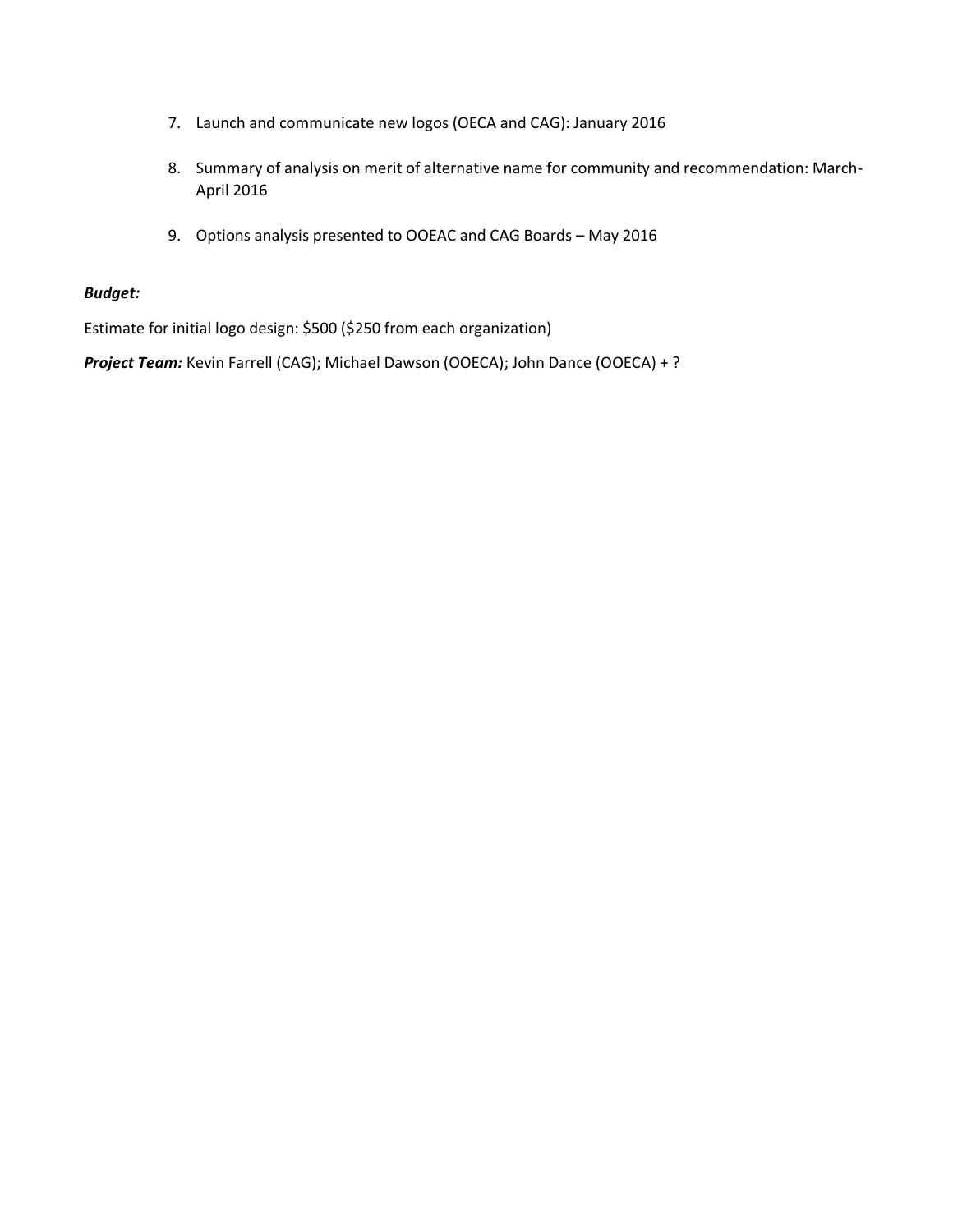# **Old Ottawa East: Sustainable Change Sustainable Living Ottawa East (2007 – 2015)**

**\_\_\_\_\_\_\_\_\_\_\_\_\_\_\_\_\_\_\_\_\_\_\_\_\_\_\_\_\_\_\_\_\_\_\_\_\_\_\_\_\_\_\_\_\_\_\_\_**

**Presentation for Abra Adamo, Carleton University April 1, 2015**

# **Overview**

• **OOE Background**

• **What's SLOE?**

• **Community Amenities**

**Rideau River Nature Trail**

• **Transportation**

• **Planning**

•

•

• **Why Successful?**

**OOE Background**

• **Ottawa East: 125th anniversary** 

**Little known community**

• **The poor sister of the "three sisters"**

• **Diversity: Jean Chrétien and the rest of us**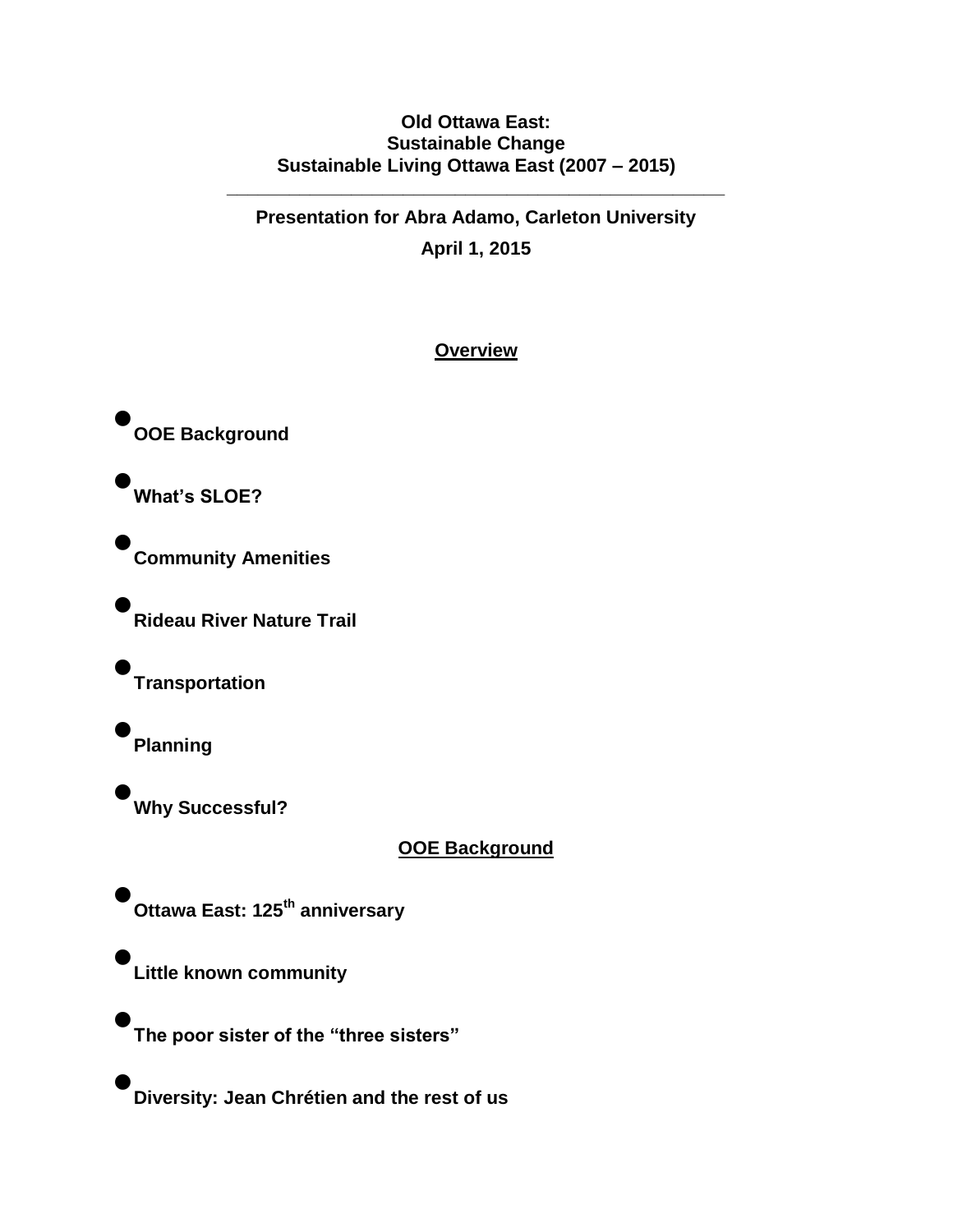• **Seven distinct neighbourhoods**

• **Population: 8,000 vs. projected 30,000**

• **Superb location:**

- •Central
- •Between river and canal
- •Considerable green space
- •Relatively quiet

# **What's SLOE?** *(Sustainable Living Ottawa East)*

• **Committee of community association**

• **Broad "environmental" mandate but apolitical**

• **Focus on tangible, practical, sustainable improvements**

• **Clear perspectives on future**

**Your idea? You lead**

•

•

**Leverage support of others**

**Community Amenities**

• **Children's Garden**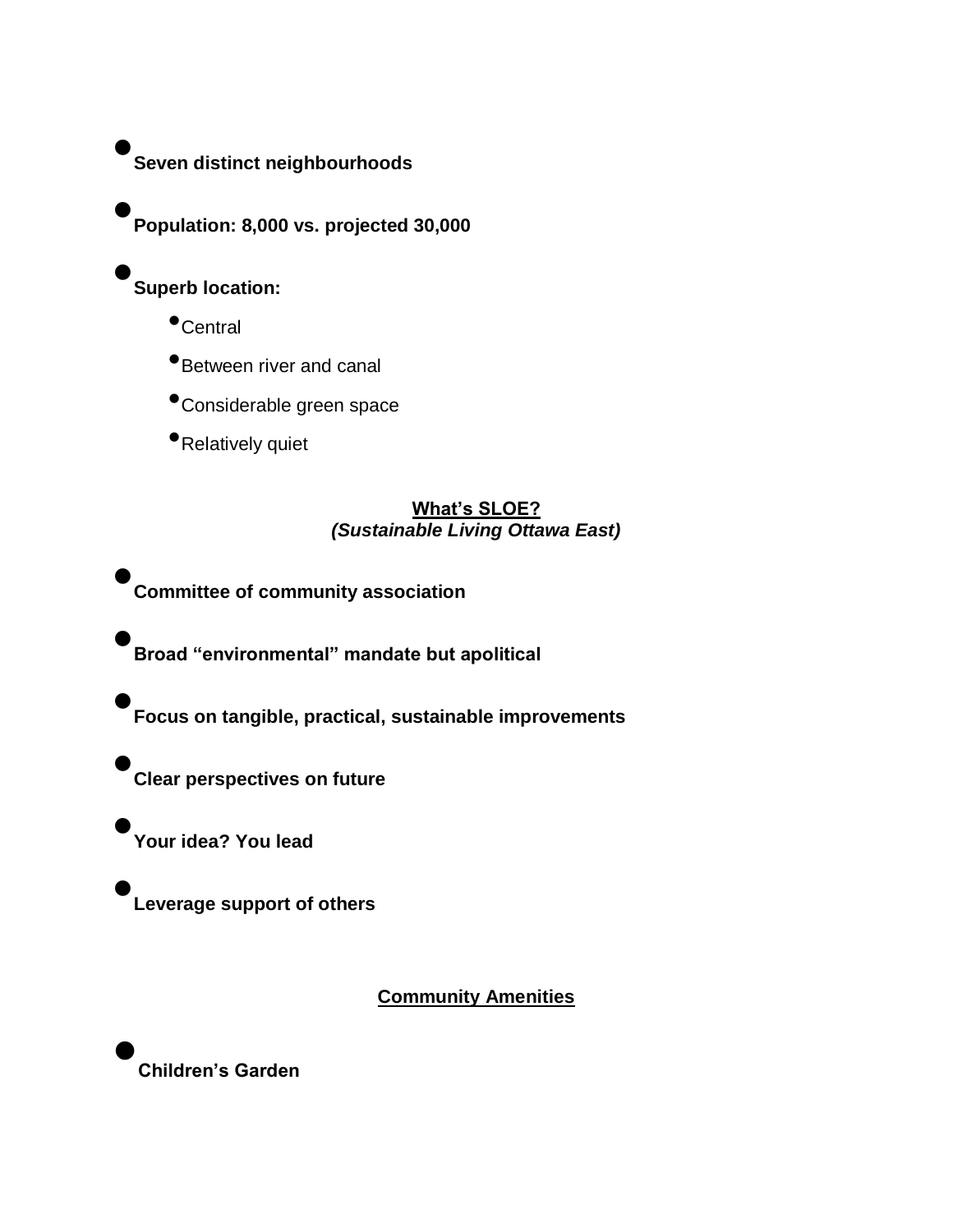• **Community Gardens**

• **Farmers' Market**

• **Adopt-a-park**

# **Vision for the RRNT**

•**A path and amenities that support continuity, health and connection**

•**An approach that maintains and enhances tranquility**

•**Picturesque and well-treed – no "hardening" of the shoreline**

•**Restore terrestrial and aquatic habitats and ecological conditions**

# **Nature Trail Issues**

• **Plan for Oblates lands (30+m corridor)**

• **Use of AVTC lands**

• **City's plan for "Rideau River Western Pathway"**  $\rightarrow$  Hard vs. soft surface  $\rightarrow$  Priority: natural or "road bikes"?

# **Transportation**

• **Fifth-Clegg canal footbridge**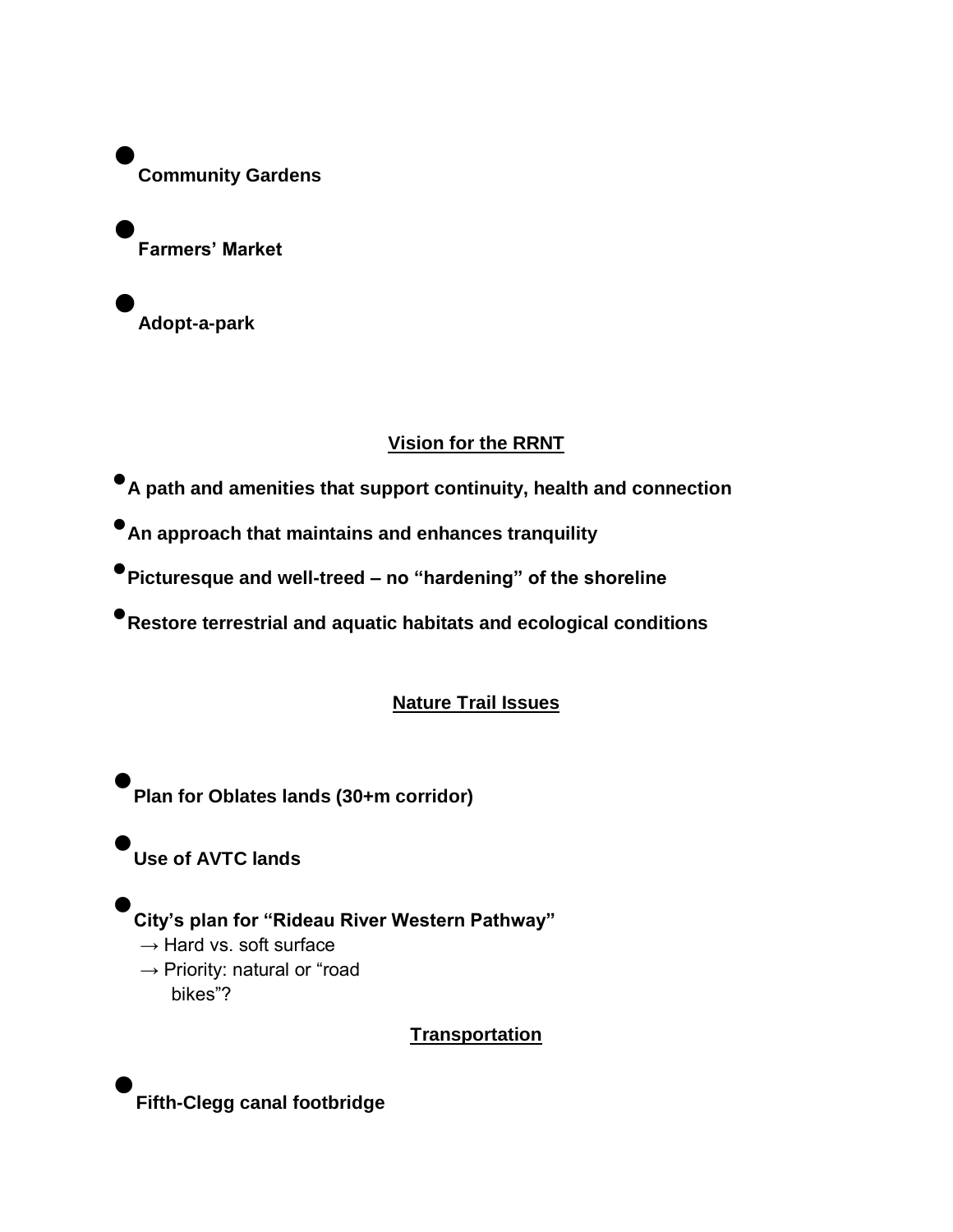• **Main Street renewal**

•

**Nature trail – Rideau River Western pathway**

• **Cycling improvements**

• **AVTC opposition**

# **Fifth-Clegg Canal Footbridge Justification**

- **1. Promotes sustainable & safe transportation**
- **2. Supports active and healthy living**
- **3. Links communities**
- **4. Builds commerce**
- **5. Accesses canal / enhances World Heritage Site**
- **6. Fosters intensification**
- **7. Provides eastern accessibility to Lansdowne Pk**

# **Footbridge Progress**

• **Included in City's cycling and pedestrian plans, community design plan, trans. master plan**

• **EA approved**

•

**Progress Ottawa footbridges**

•**Council's approval of design \$**

•**Issues: \$18M and other priorities**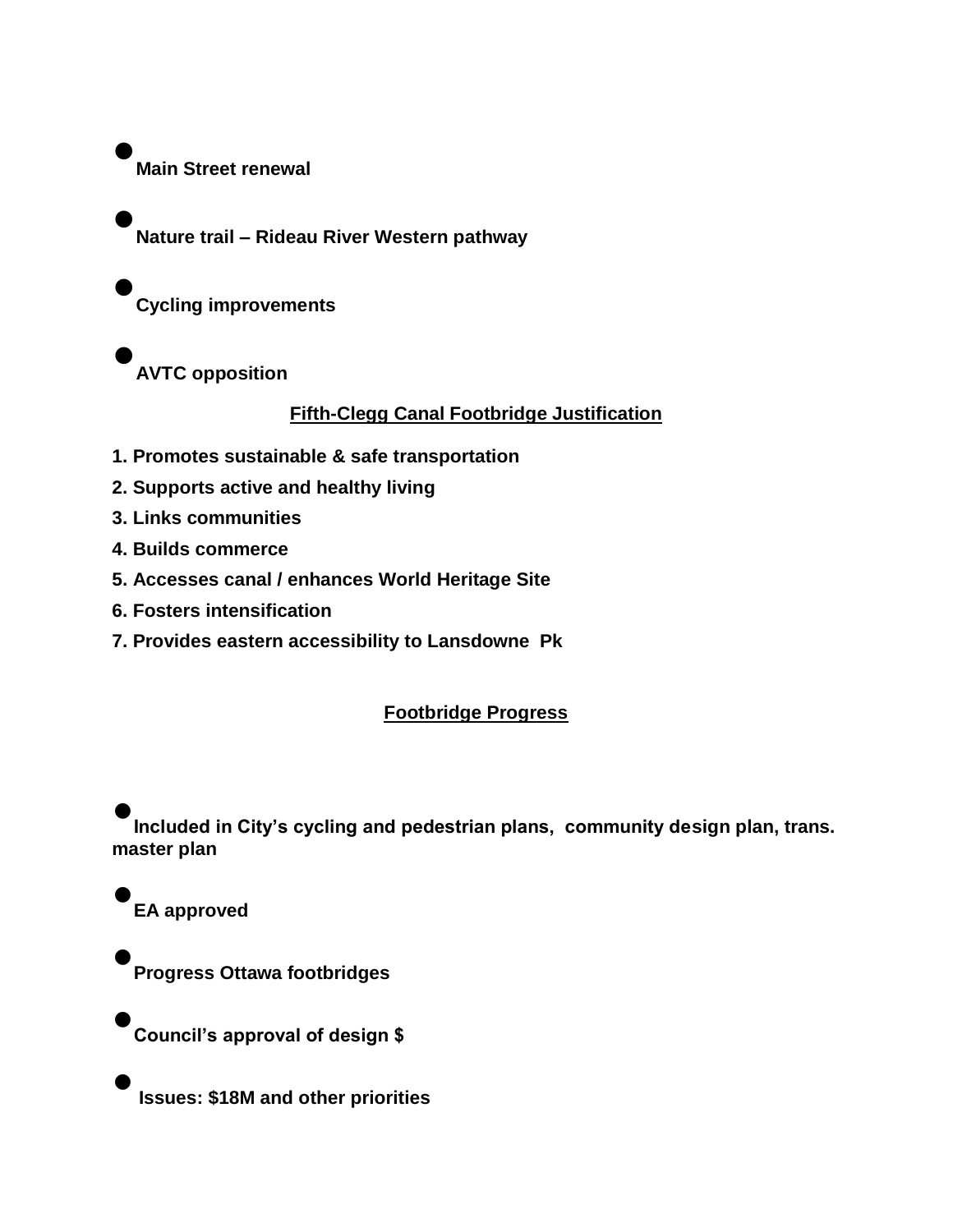# **Main Street Renewal - Issues**

• **End of life-cycle**

•

•

•

**Not supportive of CDP**

**Once in 100 years** 

**Traditional main street AND arterial**

• **Substandard pedestrian and cycling facilities**

• **"Complete street" option approved in July, 2013**

• **Construction beginning (2 years)**

**Main Street Renewal Benefits**

• **Safety for pedestrians and cyclists**

• **Supportive of CDP**

• **Lane reductions: less, slower traffic**

• **Fewer vibrations, more vibrancy**

• **New / rebuilt features (Brantwood Gates)**

• **A "liveable" street**

• **Balanced needs (vs current bias for "peak" servicing)**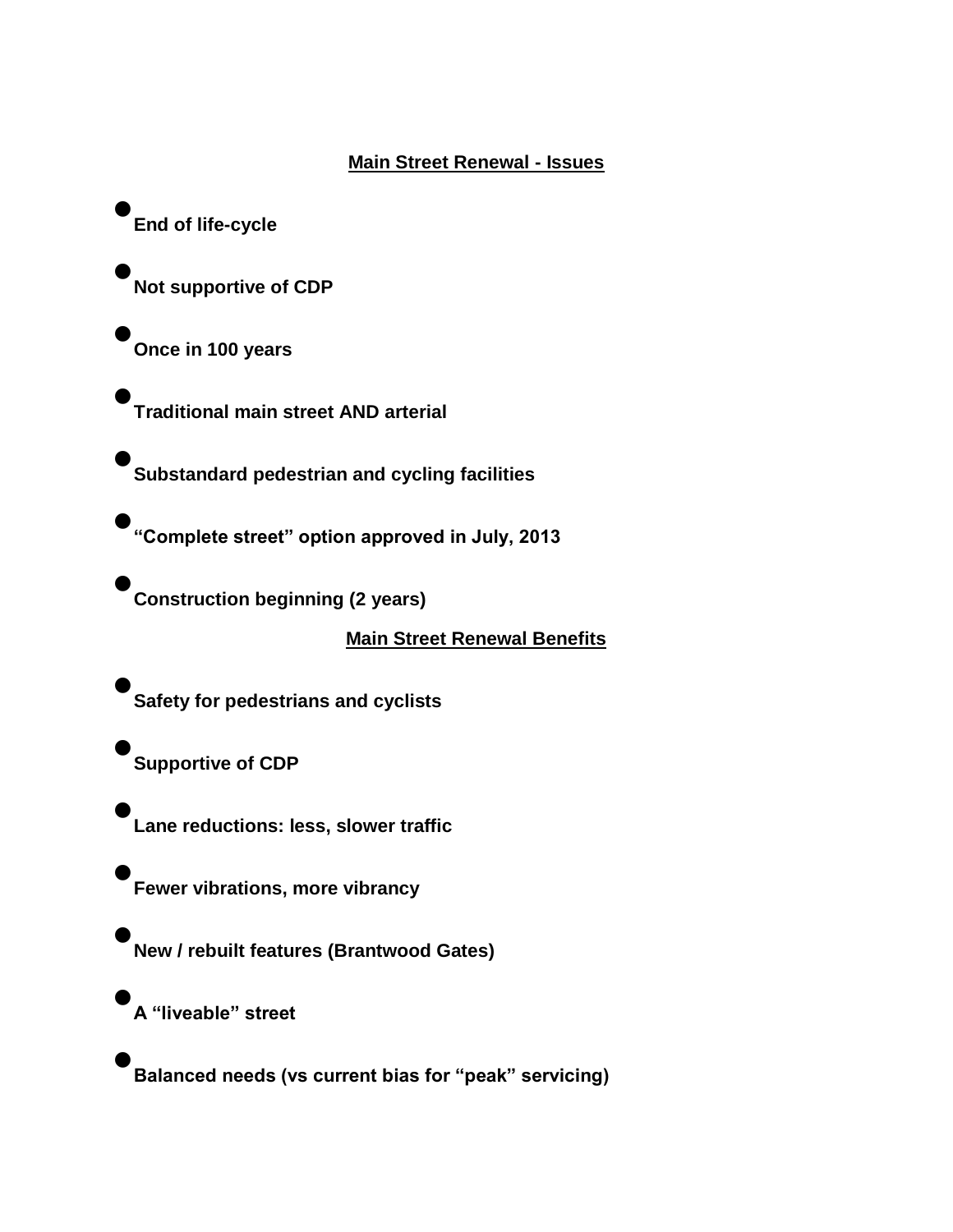• **BUT: some councillors link to AVTC justification**

# **Planning**

• **Community Design Plan**

•

•

• **Transit-Oriented Development: Lees & Hurdman**

**"Deep Green" Research – Oblates Lands**

**What is a Community Design Plan?**

•**The CDP is a City planning instrument;**

•**Interprets City Official Plan for the local community;**

•**Guides zoning amendments and development applications;**

•**Can be adopted as a Secondary Plan under the Official Plan.**

# **Scope of the CDP**

• **Future vision - 25 years**

**Main Street: community heart** 

• **7 distinct neighbourhoods each with own character**

• **Bounded by the Canal, Nicholas, River, and OOS**

• **Includes institutional lands.**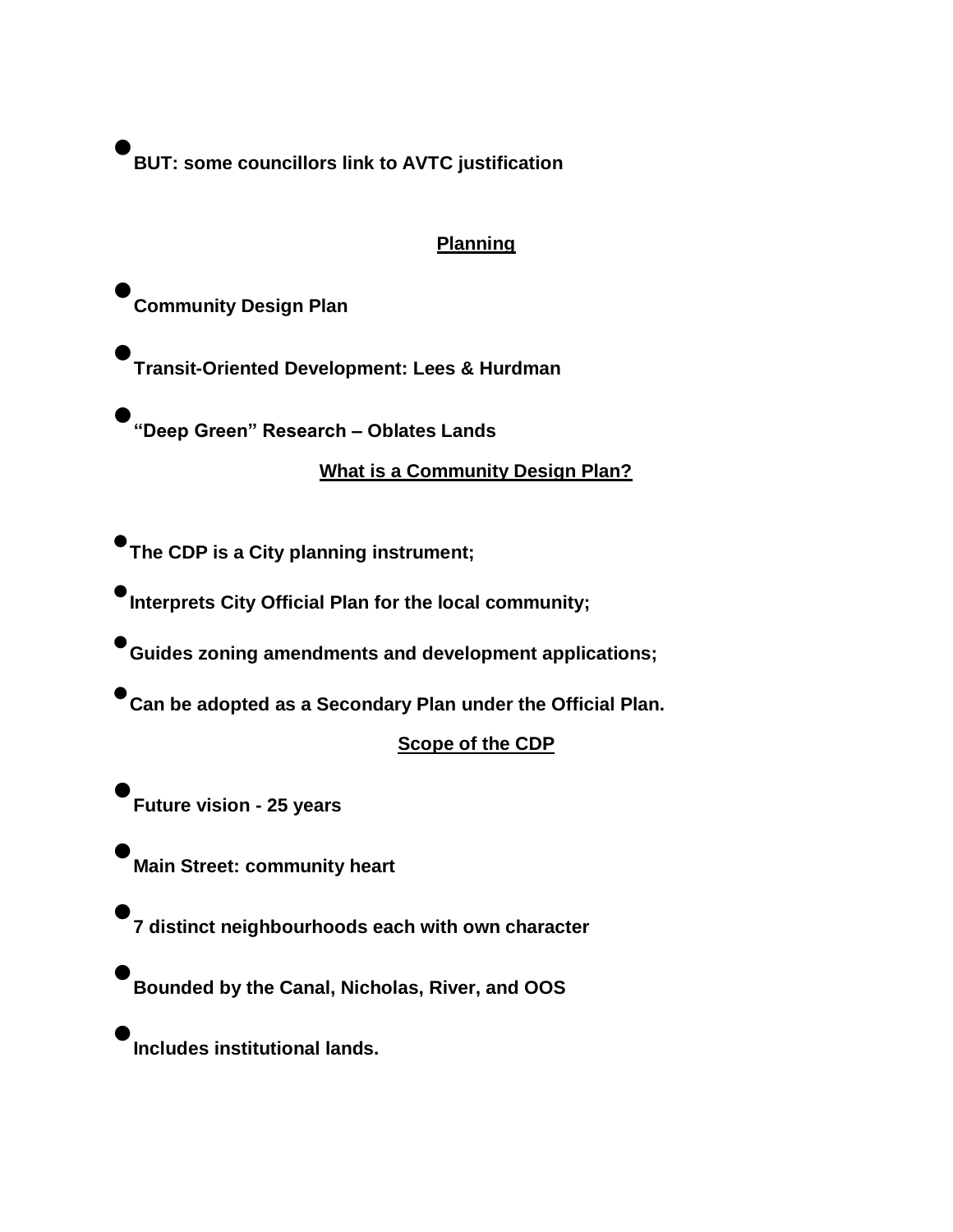# **Community Vision and Major Themes**

- •Theme 1: **Ecological Sustainability;**
- •Theme 2: **Maintain and Enhance the Distinct Character of the Community;**
- •Theme 3: **Revitalize and Improve Main Street and Hawthorne Avenue;**

•Theme 4: **Manage Growth.**

# **Ecological Sustainability: Green Space**

•**Integrate and connect existing green corridors and parks as a system**

•**Rehabilitate natural features (river and urban forest)**

•**Encourage bio-diversity**

•**Create community gardens**

•**Green unused lands / expand the urban forest.**

# **Lees Transit Oriented Development (TOD)Issues**

• **Accepts AVTC as elsewhere proposed**

• **No provision for services, facilities, amenities**

• **Not connected to OOE community**

• **Tall building bias not endorsed by community**

• **Potentially huge population increase**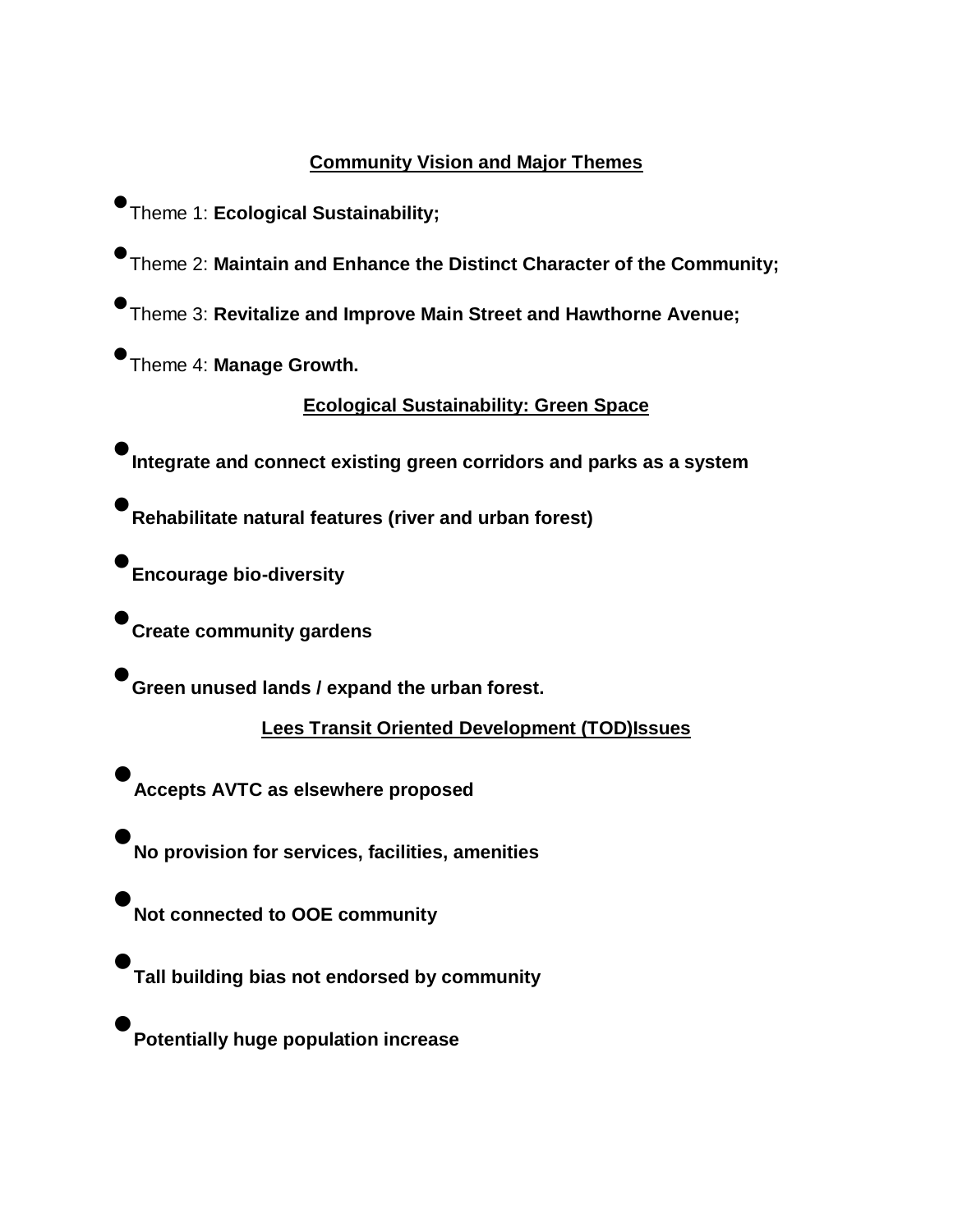# **Oblate Lands - Progress**

• **Sound relationship Regional Group & Domicile**

• **Regional's plan: improvements to CDP**

• **Requires remediation** 

• **Respects SLOE's themes**

• **Multi-year effort**

# **Why Successful: Transformation Drivers**

• **Intensification**

• **Sustainability**

• **Climate change**

• **Value evolution**

•

• **Affordability (individual and municipality)**

**Concept of community**

• **Institutional decline and growth**

• **Individuals / organizations**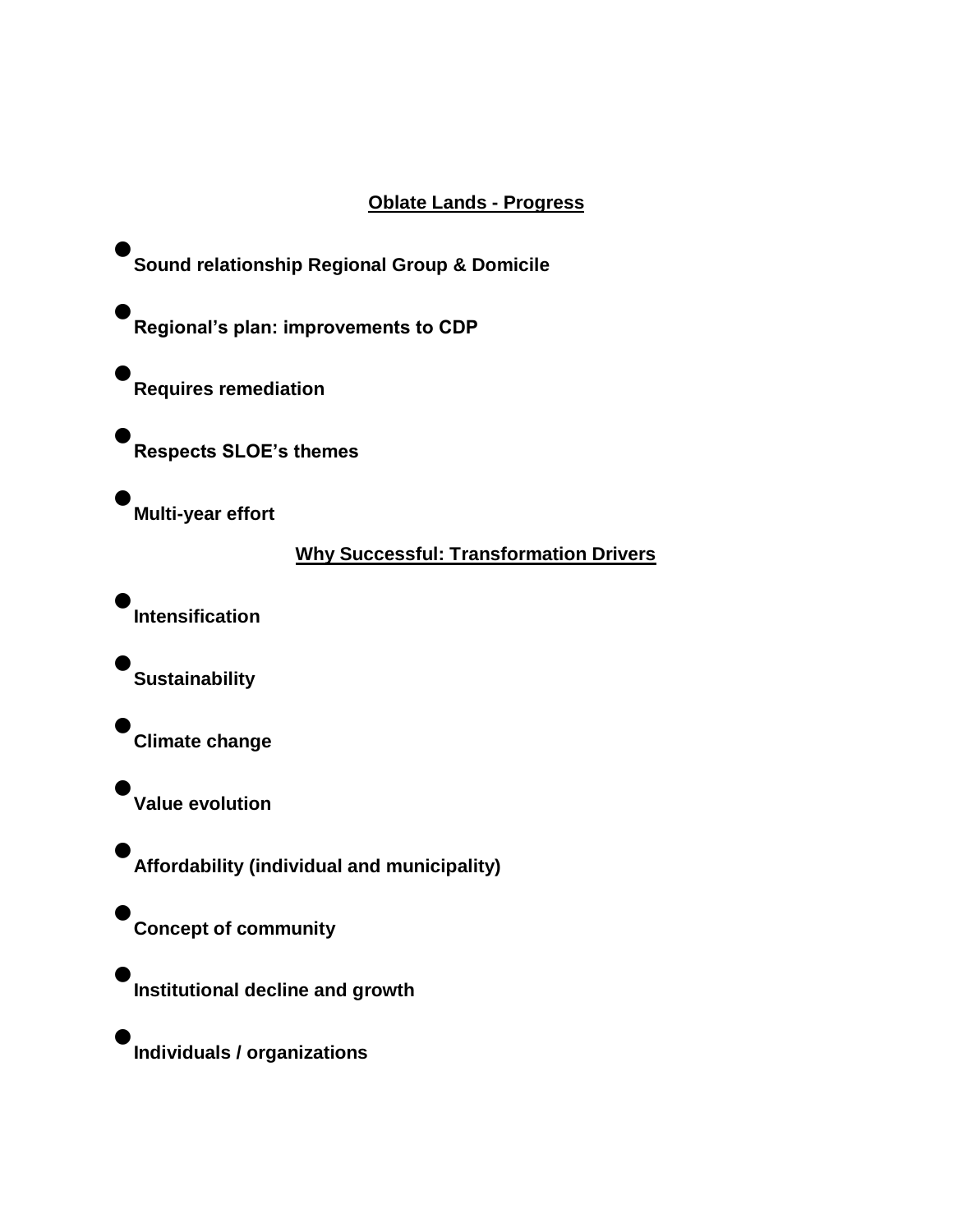# **Why Successful: Organization**

• **Leadership**

• **Volunteers**

•

• **Support from community, city, NFP, private sector, universities**

**Success breeds success**

• **Model: tangible, practical & short-medium term projects**

• **Organization: informal, project champions, consensual, collegial, fun.**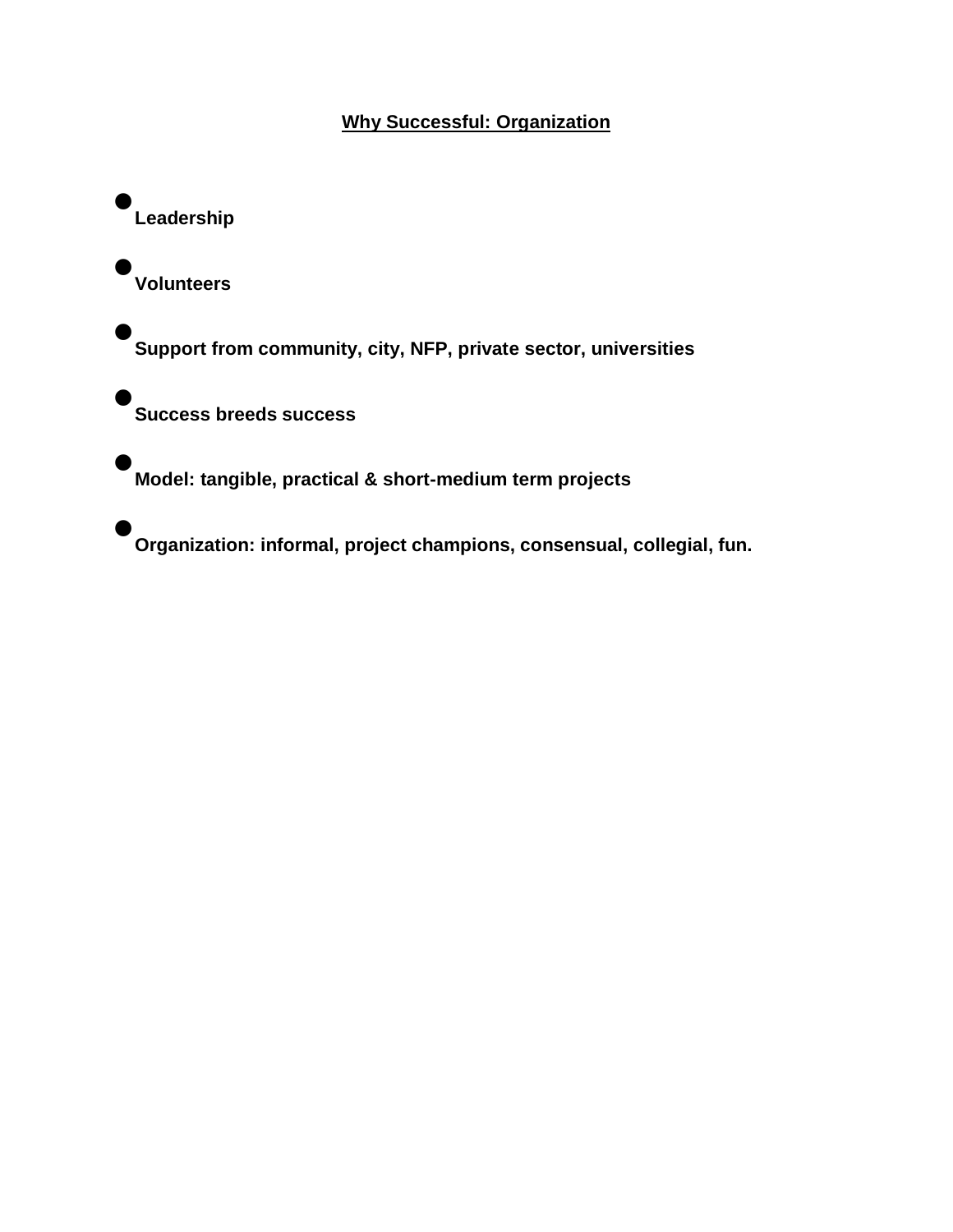[Double-click to open pdf]

内 Chernushenko report April 2015.pdf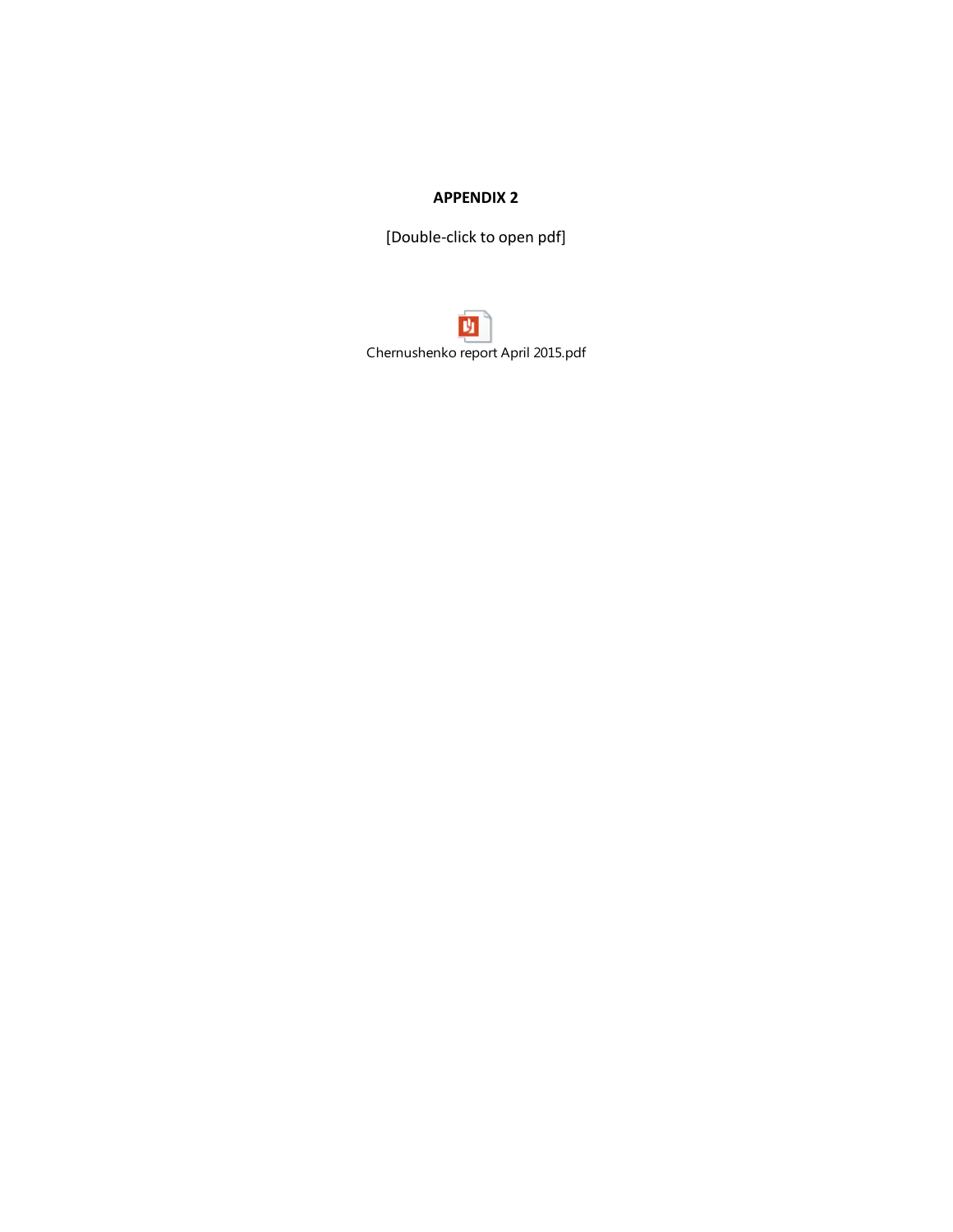#### **PLANNING REPORT SUBMITTED BY STEPHEN POPE**

#### **Infill 1 (parking, front yard setback, front door location, Street Character Assessment):**

The City has settled with the builders and Council has approved sending the final revisions to the Ontario Municipal Board for their approval. OMB approval is anticipated for mid May.

#### **Infill 2 (rear and side yard setbacks, building heights):**

Comments closed for City staff to write the first official draft of the bylaw at the end of March. The current draft has been rather confusing and there are concerns that the City will cave in to pressure from the builders and not enact the reductions in building heights that are the principal benefits of the bylaw. Community associations and the FCA is continuing with conversations intended to reinforce whatever benefits are currently in the draft against the counter requests from the builders. A new working group for Infill 2 has been created within FCA with Paul Goodkey and myself representing OOE. Under Paul's lead and with his considerable effort OOE Planning Committee has put together the attached brief on the Infill 2 issues as a statement of OOE's preferred conditions. This is largely an internal record as we plan to support any direction that has a significant number of other community associations with it. I will be happy to answer questions regarding the attached outline.

#### **2014 Zoning Review (rezoning on Hawthorne between Col.By and Main, rezoning on Main):**

Last week we received notice that bylaw 2015-59 has just been passed implementing the conditions for the rezoning of Hawthorne and Main developed during the 2014 zoning review. OMB appeal period runs until 29 April 2015. This file has not got much attention yet as we have been occupied by Infill 2, but an early scan appears to show that the Councillors motion limiting heights on the south side of Hawthorne, passed by council last fall, did not get included in the bylaw. There is a need to revisit the idea of objecting to the terms of the bylaw at OMB.

#### **Committee of Adjustment:**

Two requests to review projects that will required minor variances have come forward to the Planning Committee. One, a new detached house at 32 Simcoe has not made the CofA application yet. The other, 43 Chestnut sent us documents that appear to also have been submitted to Cof A.

32 Simcoe is a bloated house that takes more space than the relatively recent semi at the corner of Springhurst and Simcoe. Two variances will be required to which OOECA will object.

43 Chestnut is a repeat of the appalling project at 35 Chestnut, with a poorly disguised attempt to get around the Infill bylaw removal of the ability to later put in a fourth unit. Almost everything about this project is objectionable and OOECA will say so at CofA.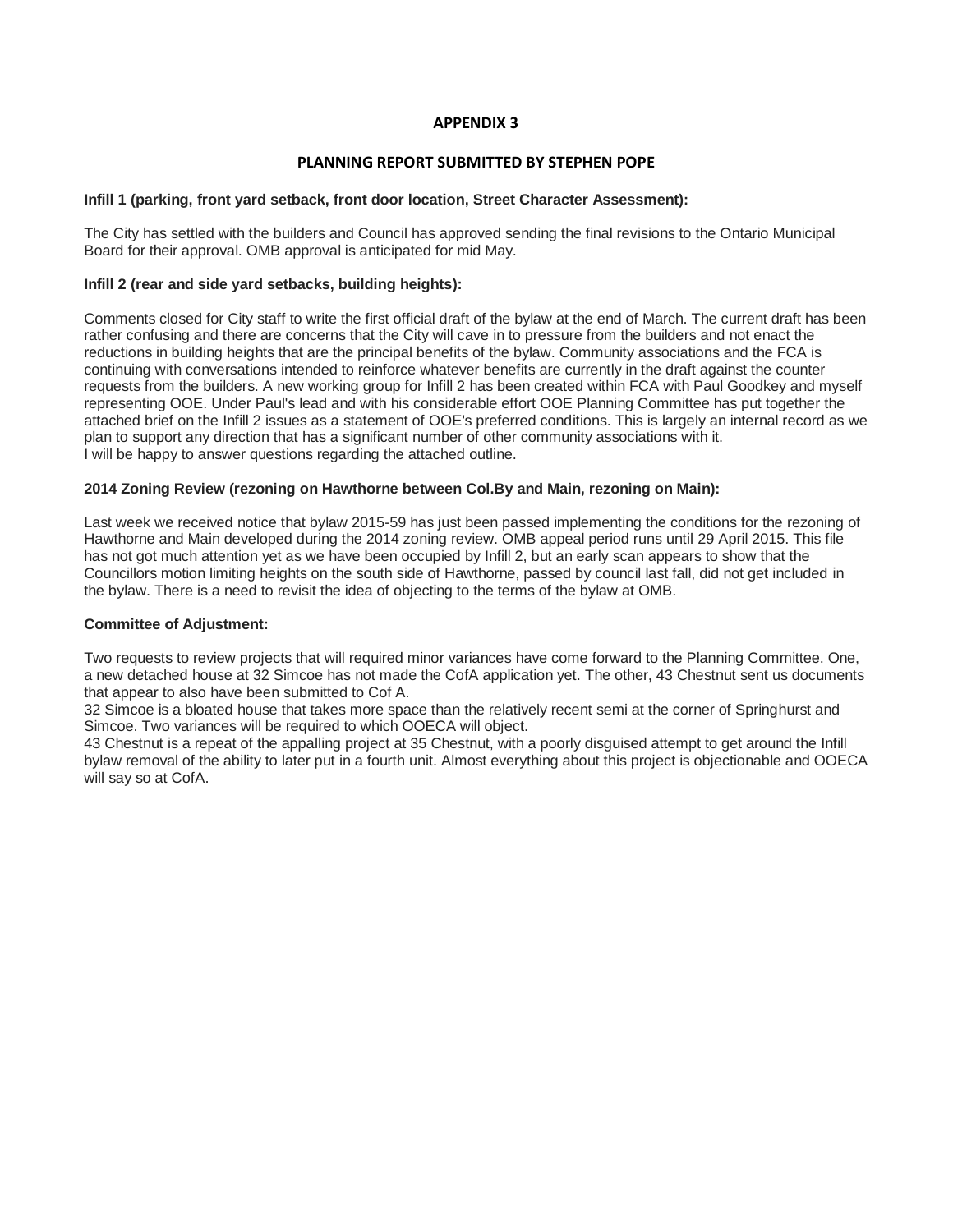### **Report of SLOE to the OOECA for April 14, 2015 meeting**

The Rideau River Nature Trail - There will be a Cleaning the Capital event in Brantwood Park on May 16<sup>th</sup> and in Springhurst/160/166 Lees on April 26 $^{\text{th}}$ .

Main Farmer's Market has announced a new temporary home at the Museum of Nature for the 2015 and 2016 seasons. This year's season starts on May  $2^{nd}$ . For more information see the Garden's website[.www.mainfarmersmarket.org](http://www.mainfarmersmarket.org/)

The Children's Garden programming is being developed through CAG. Sign up at CAG or see the Garden's face book page

The old Ottawa East Community Garden and Lees Community Garden are preparing for a new gardening season.

The Deep Green Project

 $LID -$ 

Nick Sanders from the Ottawa Eco Talent Network has volunteered to help support the LID work and help to engage the City and build a case for their support.

Josh Kardish has informed us that a one day charette to explore opportunities for incorporating LID opportunities in Greystone Village is planned for early May. Erika Mayer of Envirocentre who is managing LEED ND certification process for the development is to lead the process. City staff would be involved.

District Energy -

As reported by Stephen Pope, the Algonquin Bachelor of Building Science class on renewable energy applications is presenting its term project on district energy for Greystone Village on April 14<sup>th</sup>. This project is part of the SLOE Deep Green work for Greystone Village and 'Stephen is attending as one of the course advisors.

CAFES - The Community Association Forum on Environmental Sustainability

CAFES held a meeting on the morning of March 28. Ian McRae attended as a representative of SLOE and OOECA. This is a Forum for the environmental concerns of Community Associations of central Ottawa.

Trees were a major focus of the meeting. Elected political representatives from all three levels of government attended as well as almost 20 community associations.

During the meeting it was agreed that two letters would be drafted for CAFES members to consider signing. Both letters will be addressed to the Mayor and all Councillors.

One letter was to be on the Urban Forest Management Strategy.

The second letter asks that Climate Change be a priority of the term of Council. It needs to be sent very soon as the \$37 million in budget priorities will be decided soon.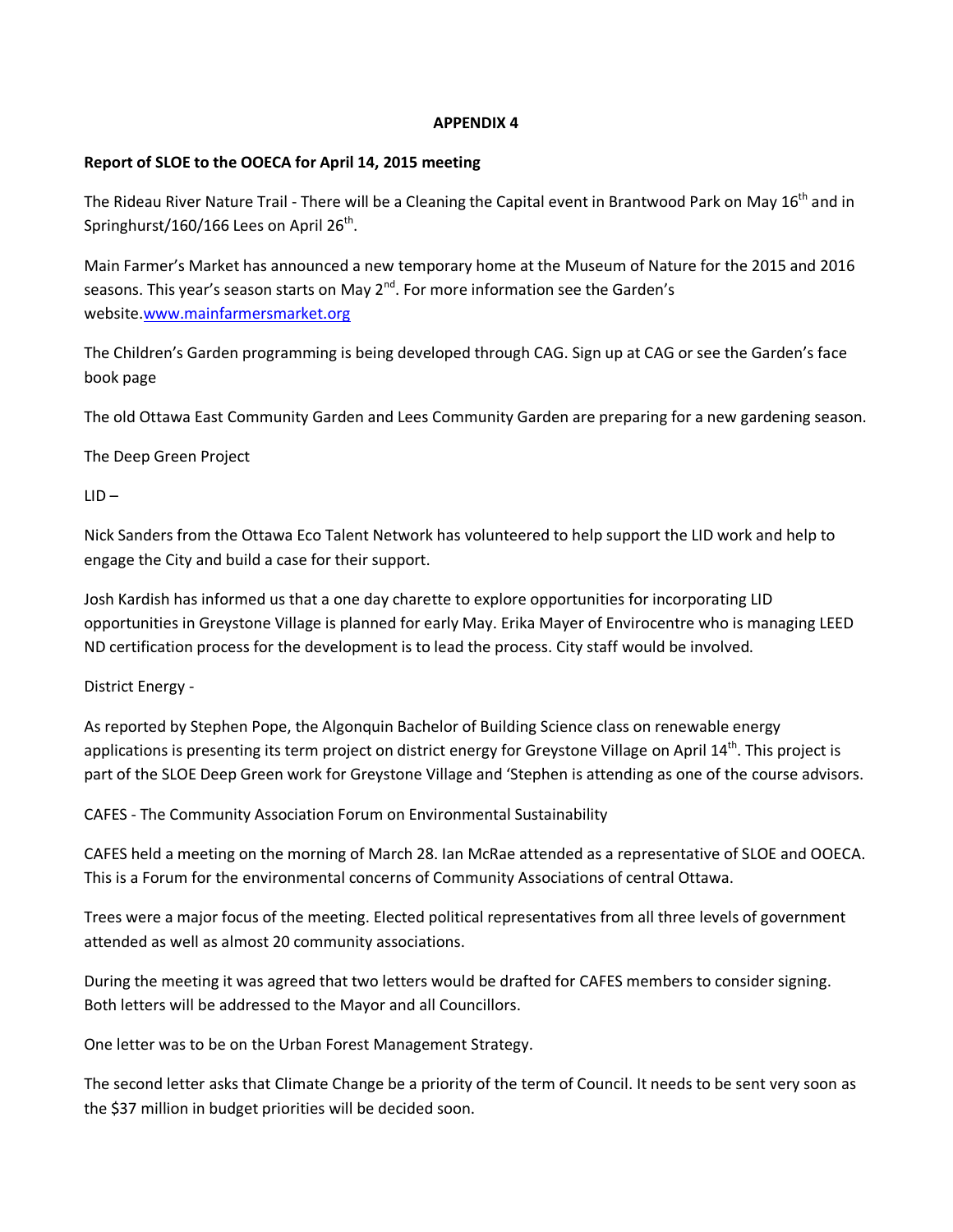A draft of this letter is attached to this report below. A resolution of the Board is requested to endorse the letter with the other community associations.

MP Paul Dewar later made a statement in the House of Commons about the CAFES meeting and the text is attached for interest.

**"This weekend I joined almost 20 local community associations and environmental groups for a meeting of the Community Association Forum on Environmental Sustainability.**

**CAFES brings together community organizations from across downtown Ottawa to discuss environmental issues, share best practices, and create solutions.** 

**It was great to see the creative thinking and collaboration coming from my fellow residents of Ottawa Centre.** 

**One of the key issues at Saturday's meeting was developing a plan to promote urban trees in Ottawa.** 

**Urban trees help to mitigate climate change, and they also make our cities better places to live. All levels of government should support this agenda. In particular, Canada should join other G7 countries in supporting urban forests at the federal level.**

**From responsible development to public transit to shoreline cleanup, Ottawa's grassroots community organizations are showing great leadership in building a greener, more sustainable Ottawa.**

**I am very proud to represent such an engaged and informed constituency."**

#### OTHER -

A Volunteer is sought for a liaison opportunity for the University of Ottawa sustainability committee, "Sudecom". Are there any volunteers to represent the community on this committee which meets approximately once every two months? The committee is considering a new sustainability policy for the university. Participation in this committee represents an opportunity for Old Ottawa East to have a voice as a neighbour in the development of uOttawa's sustainability efforts.

### Upcoming Events

There is a Public Event presented by the Glebe Community Association environment Committee this evening, Tuesday April 14, at Ecclesiax, 2 Monk St. The discussion is on local development strategy for Ottawa centered on a shift to 100% renewable energy by 2050.

There will be a workshop on trees in the City on the evening of April 22 $^{nd}$  sponsored by Tree Ottawa. RSVP if interested.

[http://www.ecologyottawa.org/tree\\_ottawa\\_workshop\\_apr2015](http://www.ecologyottawa.org/tree_ottawa_workshop_apr2015)

Compiled by Ian McRae

Sunday, April 12, 2015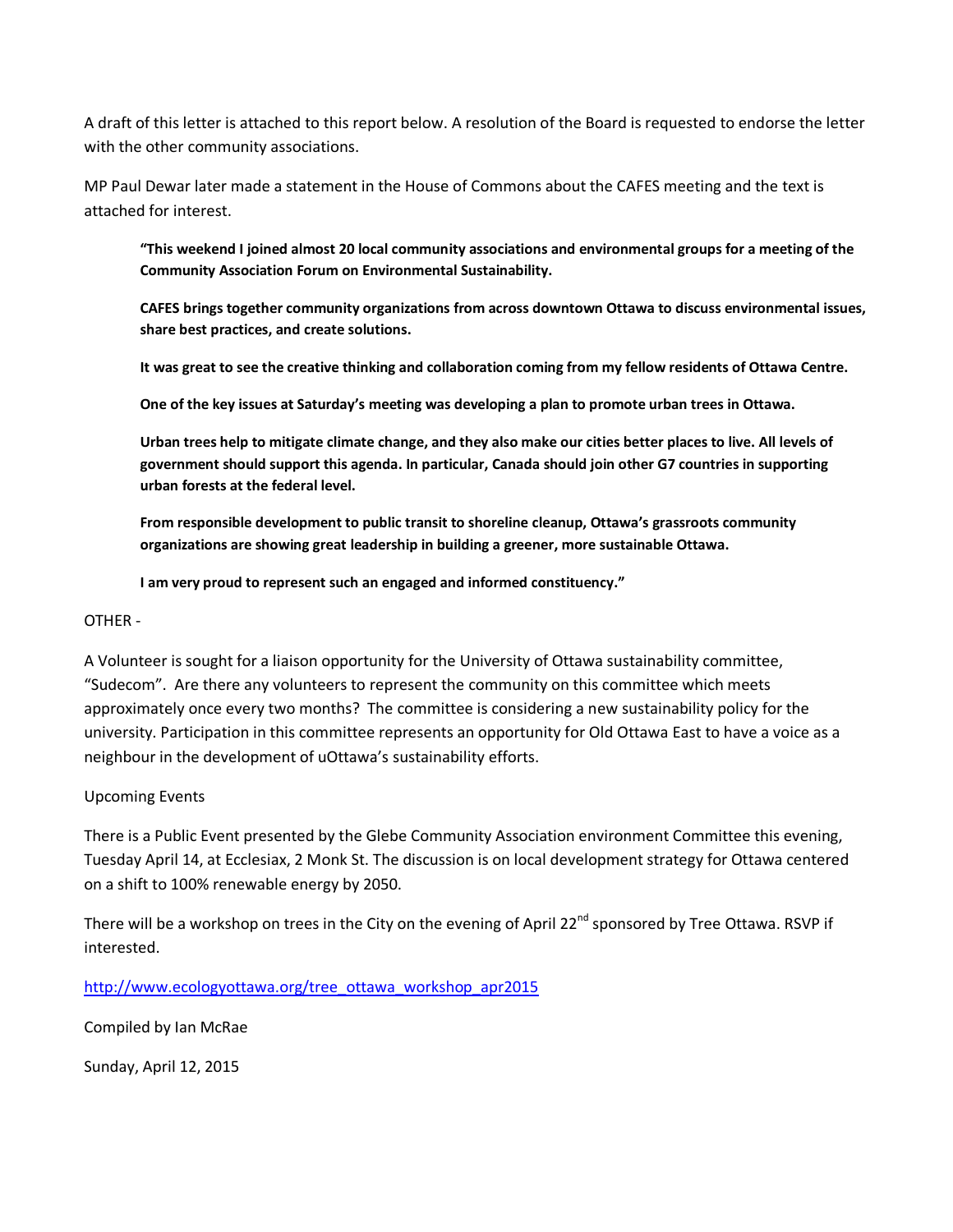# **Community Associations Forum on Environmental Sustainability**

# **CAFES Ottawa**

April 13, 2015

Mayor Jim Watson City of Ottawa 110 Laurier Avenue West Ottawa, Ontario K1P 1J1

Via email: Jim.Watson@ottawa.ca

Dear Mayor Watson,

### Re: Term of Council Priorities and Strategic Initiative funding

As the City of Ottawa's Official Plan says: "Climate change is one of the critical environmental challenges facing the world and measures to both reduce GHG emissions (mitigation) and prepare for the impacts of climate change (adaptation) need to be incorporated into all levels of City decision-making…"

Municipalities are key to addressing and preparing for climate change. According to the Federation of Canadian Municipalities, "up to half of Canada's greenhouse gas (GHG) emissions are under the direct or indirect control or influence of municipal governments."

The Official Plan also says that "the City has made a commitment to reduce greenhouse gas emissions in both corporate operations and at the community level." We appreciate this commitment and thank and congratulate you for presiding over the renewal of the City of Ottawa's Air Quality and Climate Change Management Plan.

Given the commitments by the City and its opportunity to tackle this costly and harmful issue, it is essential that climate change be identified as a Term of Council Priority. Forward movement on climate change will then be possible for the citizens of Ottawa, including using strategic initiative funding reserved for these priorities.

Yours truly,

Pat O'Brien

Co-organizer, Community Associations Forum on Environmental Sustainability (CAFES)

### **CAFES Ottawa members (endorsing this letter)**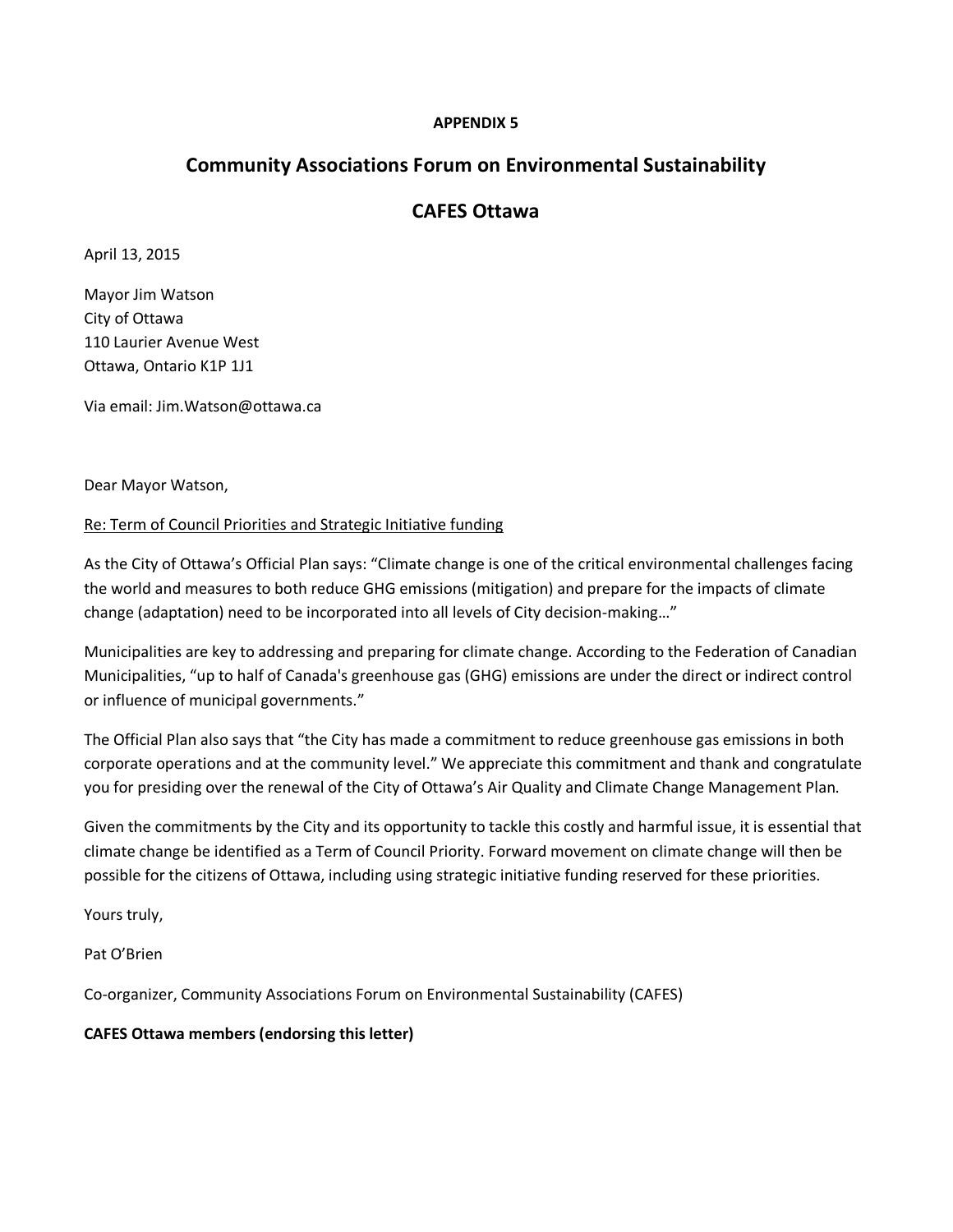[Double-click to open pdf]

班 FCA Report to OOECA 14 Apr 15.pdf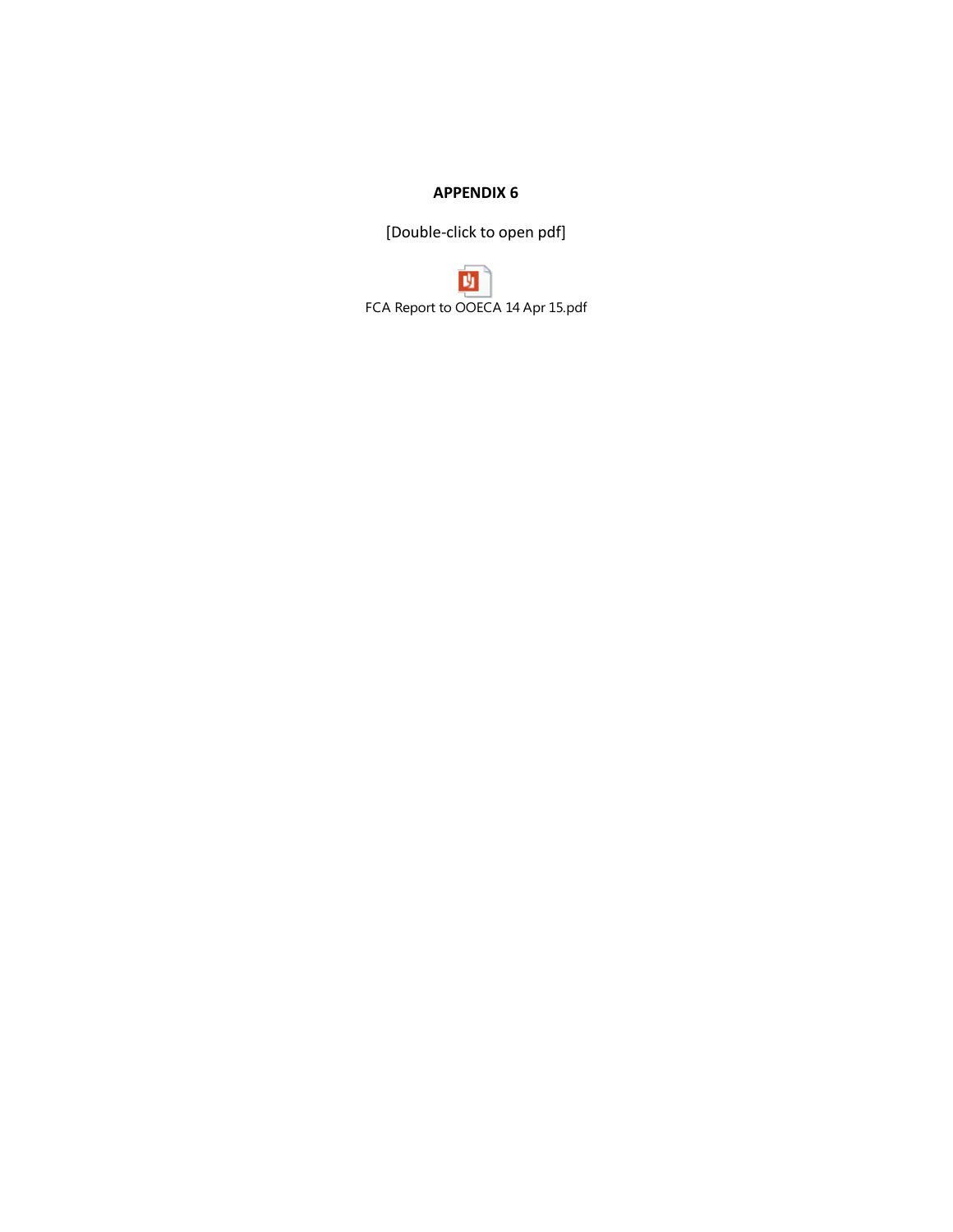#### **LETTER FROM GLEBE COMMUNITY ASSOCIATION RE: AIRPORT PARKWAY**

Colin Simpson, MCIP, RPP Senior Project Manager, Transportation Planning City of Ottawa 110 Laurier Avenue West, 4th Floor Ottawa ON K1P 1J1 Sent via e-mail: [colin.simpson@ottawa.ca](mailto:colin.simpson@ottawa.ca) 

#### Mr. Simpson:

The Glebe Community Association (GCA) is a membership-based organization that represents the 10,000+ households on either side of Bronson Avenue between the Canal and the Queensway: the Glebe, Dows Lake and the Glebe Annex. The GCA is deeply concerned about the impact the proposed widening of the Airport Parkway will have on our community in view of the high volume of traffic that already uses Bronson and the impact increased traffic will have on congestion, cut-through traffic on residential streets and on pedestrian, cyclist and driver safety. We are particularly concerned about the lack of in-depth analysis within the Environment Analysis (EA) presented by the City of Ottawa on the impact this widening will have on Bronson Avenue. To that end the GCA has unanimously passed the following resolution:

Whereas the City of Ottawa is undertaking an Environmental Assessment regarding its proposed widening of the Airport Parkway (and Lester Road) from two lanes to four lanes south of Brookfield; and

Whereas the City has not provided an in-depth analysis of the downstream impact this widening will have on traffic volumes or congestion on Bronson Avenue as it passes through Old Ottawa South, the Glebe and Centretown; and

Whereas the City is also planning on making welcome investments in rapid transit services and wishes to shift driving patterns, particularly that of commuters, from car-use to transit; and

Whereas the City is committed to using a "Complete Streets" approach in its urban planning and needs to be mindful of the mixed residential, commercial, and educational institution use of Bronson Avenue including that of pedestrians and cyclists;

#### BE IT RESOVLED THAT

(1) The GCA request the City to undertake a more thorough analysis of the downstream impact of the proposed Airport Parkway widening on Bronson Avenue from a traffic/congestion and pedestrian/cyclist safety perspective, as a result of the additional traffic that will be accommodated on the widened parkway (e.g origindestination or license plate surveys and intersection performance); and